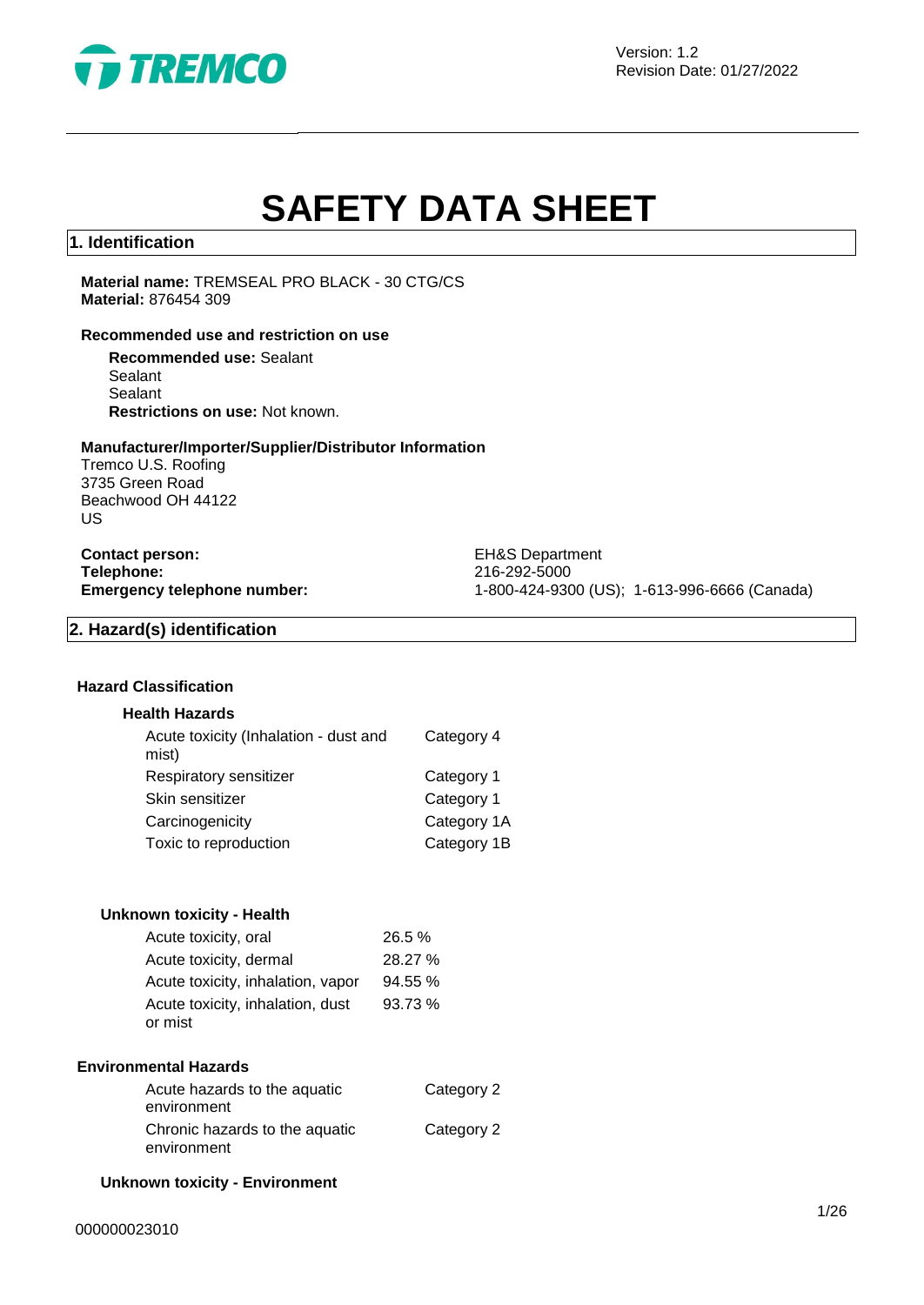

| Acute hazards to the aquatic   | 92.11% |
|--------------------------------|--------|
| environment                    |        |
| Chronic hazards to the aquatic | 91.61% |
| environment                    |        |

# **Label Elements**

**Hazard Symbol:**

| <b>Signal Word:</b>                           | Danger                                                                                                                                                                                                                                                                                                                                                                                                                                                                                                                                   |
|-----------------------------------------------|------------------------------------------------------------------------------------------------------------------------------------------------------------------------------------------------------------------------------------------------------------------------------------------------------------------------------------------------------------------------------------------------------------------------------------------------------------------------------------------------------------------------------------------|
| <b>Hazard Statement:</b>                      | Harmful if inhaled.<br>May cause allergy or asthma symptoms or breathing difficulties if inhaled.<br>May cause an allergic skin reaction.<br>May cause cancer.<br>May damage fertility or the unborn child.<br>Toxic to aquatic life with long lasting effects.                                                                                                                                                                                                                                                                          |
| <b>Precautionary</b><br><b>Statements</b>     |                                                                                                                                                                                                                                                                                                                                                                                                                                                                                                                                          |
| <b>Prevention:</b>                            | Avoid breathing dust/fume/gas/mist/vapors/spray. Use only outdoors or in a<br>well-ventilated area. [In case of inadequate ventilation] wear respiratory<br>protection. Contaminated work clothing should not be allowed out of the<br>workplace. Wear protective gloves/protective clothing/eye protection/face<br>protection. Obtain special instructions before use. Do not handle until all<br>safety precautions have been read and understood. Use personal protective<br>equipment as required. Avoid release to the environment. |
| <b>Response:</b>                              | IF INHALED: Remove person to fresh air and keep comfortable for<br>breathing. If experiencing respiratory symptoms: Call a POISON CENTER<br>or doctor/ physician. IF ON SKIN: Wash with plenty of soap and water. If<br>skin irritation or rash occurs: Get medical advice/attention. Call a POISON<br>CENTER/doctor if you feel unwell. Specific treatment (see on this label).<br>Wash contaminated clothing before reuse. Collect spillage.                                                                                           |
| Storage:                                      | Store locked up.                                                                                                                                                                                                                                                                                                                                                                                                                                                                                                                         |
| Disposal:                                     | Dispose of contents/container to an appropriate treatment and disposal<br>facility in accordance with applicable laws and regulations, and product<br>characteristics at time of disposal.                                                                                                                                                                                                                                                                                                                                               |
| Hazard(s) not otherwise<br>classified (HNOC): | None.                                                                                                                                                                                                                                                                                                                                                                                                                                                                                                                                    |

# **3. Composition/information on ingredients**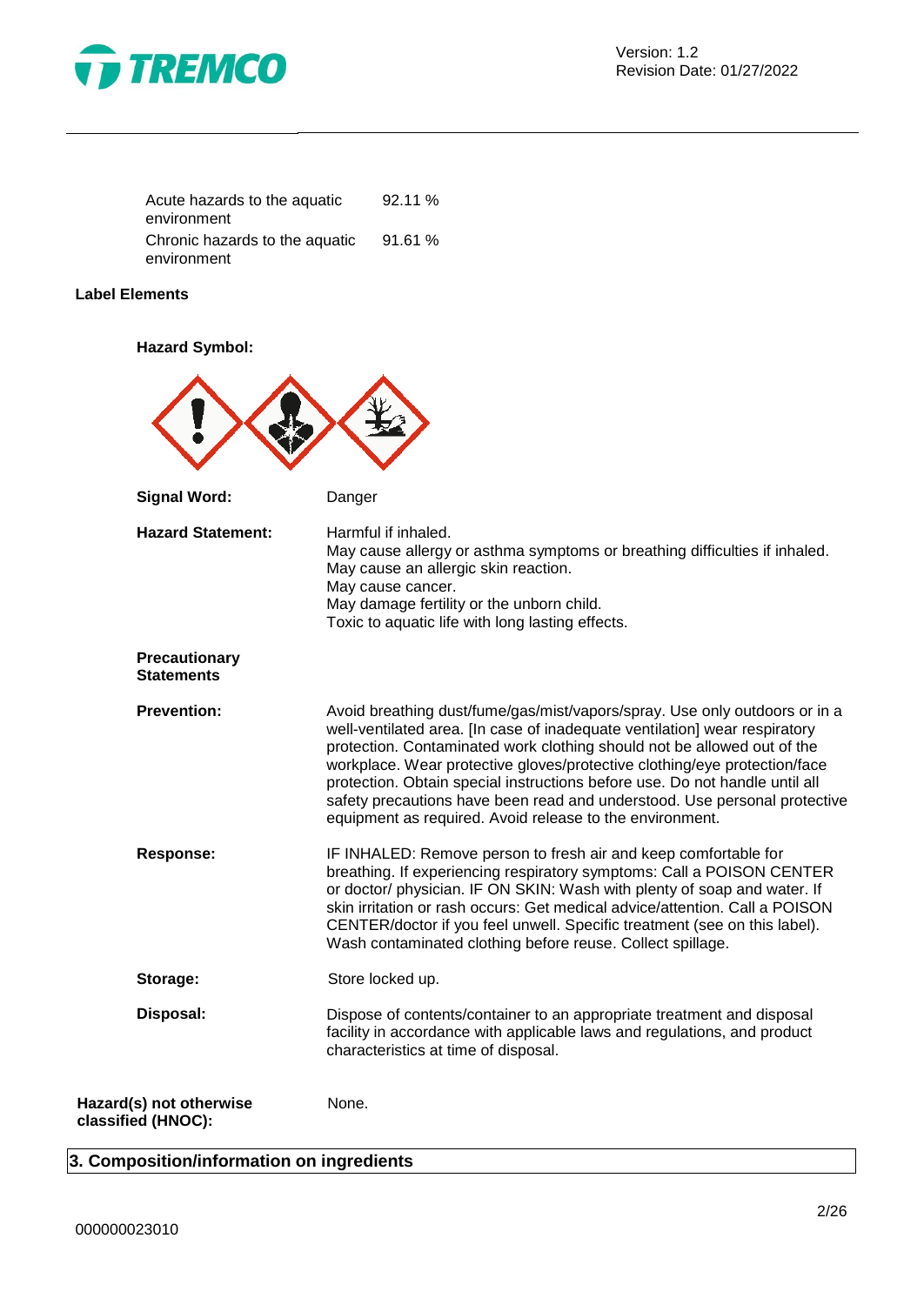

### **Mixtures**

| <b>Chemical Identity</b>                 | <b>CAS number</b> | Content in percent (%)*                                                                                                          |
|------------------------------------------|-------------------|----------------------------------------------------------------------------------------------------------------------------------|
| Calcium carbonate                        | 471-34-1          | $20 - 50\%$                                                                                                                      |
| Polyvinyl chloride                       | 9002-86-2         | $5 - 10\%$                                                                                                                       |
| Calcium Carbonate (Limestone)            | 1317-65-3         | $5 - 10\%$                                                                                                                       |
| Diisodecyl phthalate                     | 26761-40-0        | $1 - 3\%$                                                                                                                        |
| Xylene                                   | 1330-20-7         | $1 - 5\%$                                                                                                                        |
| Calcium oxide                            | 1305-78-8         | $1 - 5\%$                                                                                                                        |
| Carbon Black                             | 1333-86-4         | $0.1 - 1\%$                                                                                                                      |
| Ethylbenzene                             | 100-41-4          | $0.1 - 1\%$                                                                                                                      |
| Isophorone Diisocyanate                  | 4098-71-9         | $0.1 - 1\%$                                                                                                                      |
| Hydrotreated heavy naphthenic distillate | 64742-52-5        | $0.1 - 1\%$                                                                                                                      |
| Stearic acid                             | $57-11-4$         | $0.1 - 1\%$                                                                                                                      |
| Dibutyl tin dilaurate                    | 77-58-7           | $0.1 - 0.3\%$                                                                                                                    |
| lodopropynyl butylcarbamate              | 55406-53-6        | $0.01 - 0.1\%$<br>ada ada dagaalki boolatiikka ookaa ta'uu altakki ta'uu ada ∧aada adaa adaa ka aada ta'uu adaa aa koobaalkii aa |

\* All concentrations are percent by weight unless ingredient is a gas. Gas concentrations are in percent by volume.

# **4. First-aid measures**

# **Description of necessary first-aid measures**

| Inhalation:                                                            | Call a physician or poison control center immediately. If breathing<br>stops, provide artificial respiration. Move to fresh air. If breathing is<br>difficult, give oxygen.                                                                                                                           |
|------------------------------------------------------------------------|-------------------------------------------------------------------------------------------------------------------------------------------------------------------------------------------------------------------------------------------------------------------------------------------------------|
| <b>Skin Contact:</b>                                                   | If skin irritation occurs: Get medical advice/attention. Destroy or<br>thoroughly clean contaminated shoes. Immediately remove<br>contaminated clothing and shoes and wash skin with soap and plenty<br>of water. If skin irritation or an allergic skin reaction develops, get<br>medical attention. |
| Eye contact:                                                           | Any material that contacts the eye should be washed out immediately<br>with water. If easy to do, remove contact lenses. If eye irritation<br>persists: Get medical advice/attention.                                                                                                                 |
| Ingestion:                                                             | Call a POISON CENTER/doctor if you feel unwell. Rinse mouth.                                                                                                                                                                                                                                          |
| <b>Personal Protection for First-</b><br>aid Responders:               | Self-contained breathing apparatus and full protective clothing must<br>be worn in case of fire.                                                                                                                                                                                                      |
| Most important symptoms/effects, acute and delayed                     |                                                                                                                                                                                                                                                                                                       |
| Symptoms:                                                              | May cause skin and eye irritation.                                                                                                                                                                                                                                                                    |
| Hazards:                                                               | No data available.                                                                                                                                                                                                                                                                                    |
| Indication of immediate medical attention and special treatment needed |                                                                                                                                                                                                                                                                                                       |
| Treatment:                                                             | Symptoms may be delayed.                                                                                                                                                                                                                                                                              |

# **5. Fire-fighting measures**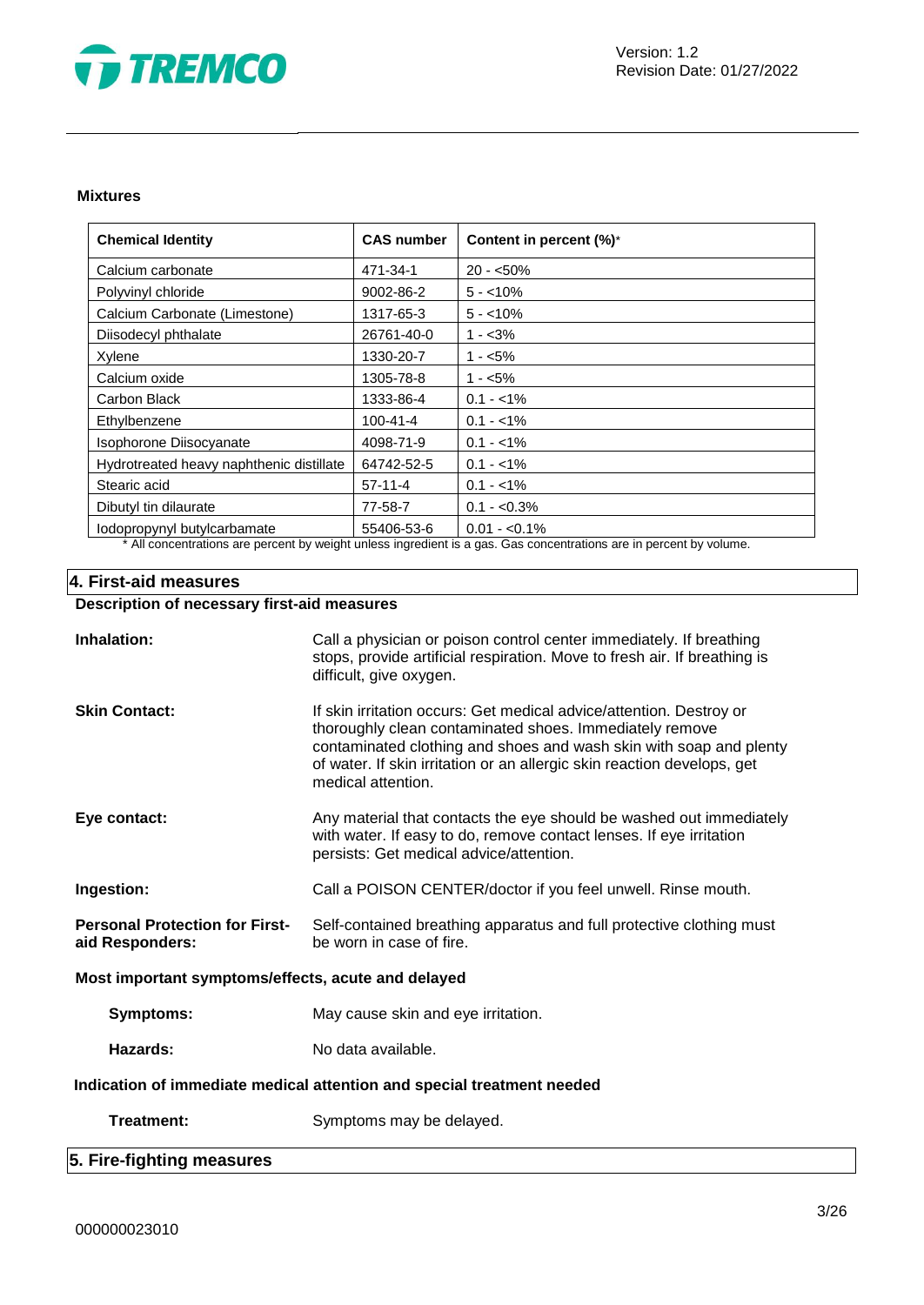

| <b>General Fire Hazards:</b>                                                      | No unusual fire or explosion hazards noted.                                                                                                                                                                                                                                          |
|-----------------------------------------------------------------------------------|--------------------------------------------------------------------------------------------------------------------------------------------------------------------------------------------------------------------------------------------------------------------------------------|
| Suitable (and unsuitable) extinguishing media                                     |                                                                                                                                                                                                                                                                                      |
| <b>Suitable extinguishing</b><br>media:                                           | Use fire-extinguishing media appropriate for surrounding materials.                                                                                                                                                                                                                  |
| Unsuitable extinguishing<br>media:                                                | Do not use water jet as an extinguisher, as this will spread the fire.                                                                                                                                                                                                               |
| Specific hazards arising from<br>the chemical:                                    | During fire, gases hazardous to health may be formed.                                                                                                                                                                                                                                |
| Special protective equipment and precautions for firefighters                     |                                                                                                                                                                                                                                                                                      |
| <b>Special fire fighting</b><br>procedures:                                       | No data available.                                                                                                                                                                                                                                                                   |
| <b>Special protective equipment</b><br>for fire-fighters:                         | Self-contained breathing apparatus and full protective clothing must be<br>worn in case of fire.                                                                                                                                                                                     |
| 6. Accidental release measures                                                    |                                                                                                                                                                                                                                                                                      |
| <b>Personal precautions,</b><br>protective equipment and<br>emergency procedures: | Ventilate closed spaces before entering them. Evacuate area. See Section<br>8 of the SDS for Personal Protective Equipment. Keep upwind. Keep<br>unauthorized personnel away. Do not touch damaged containers or spilled<br>material unless wearing appropriate protective clothing. |

| Accidental release measures: | In the event of a spill or accidental release, notify relevant authorities in |
|------------------------------|-------------------------------------------------------------------------------|
|                              | accordance with all applicable regulations.                                   |

spillage if safe to do so. Avoid release to the environment.

| <b>Methods and material for</b> | Collect spillage in containers, seal securely and deliver for disposal |
|---------------------------------|------------------------------------------------------------------------|
| containment and cleaning        | according to local regulations.                                        |
| up:                             |                                                                        |

**Environmental Precautions:** Do not contaminate water sources or sewer. Prevent further leakage or

# **7. Handling and storage**

| Handling                                                           |                                                                                                                                                                                                                                                                                                                                                                                                                                                                                                                    |
|--------------------------------------------------------------------|--------------------------------------------------------------------------------------------------------------------------------------------------------------------------------------------------------------------------------------------------------------------------------------------------------------------------------------------------------------------------------------------------------------------------------------------------------------------------------------------------------------------|
| <b>Technical measures (e.g. Local</b><br>and general ventilation): | Mechanical ventilation or local exhaust ventilation may be required.<br>Observe good industrial hygiene practices. Observe occupational exposure<br>limits and minimize the risk of inhalation of dust.                                                                                                                                                                                                                                                                                                            |
| Safe handling advice:                                              | Ventilate well, avoid breathing vapors. Use approved respirator if air<br>contamination is above accepted level. Use mechanical ventilation in case<br>of handling which causes formation of dust. Do not handle until all safety<br>precautions have been read and understood. Obtain special instructions<br>before use. Use personal protective equipment as required. Do not breathe<br>dust/fume/gas/mist/vapors/spray. Avoid contact with eyes, skin, and<br>clothing. Wash hands thoroughly after handling. |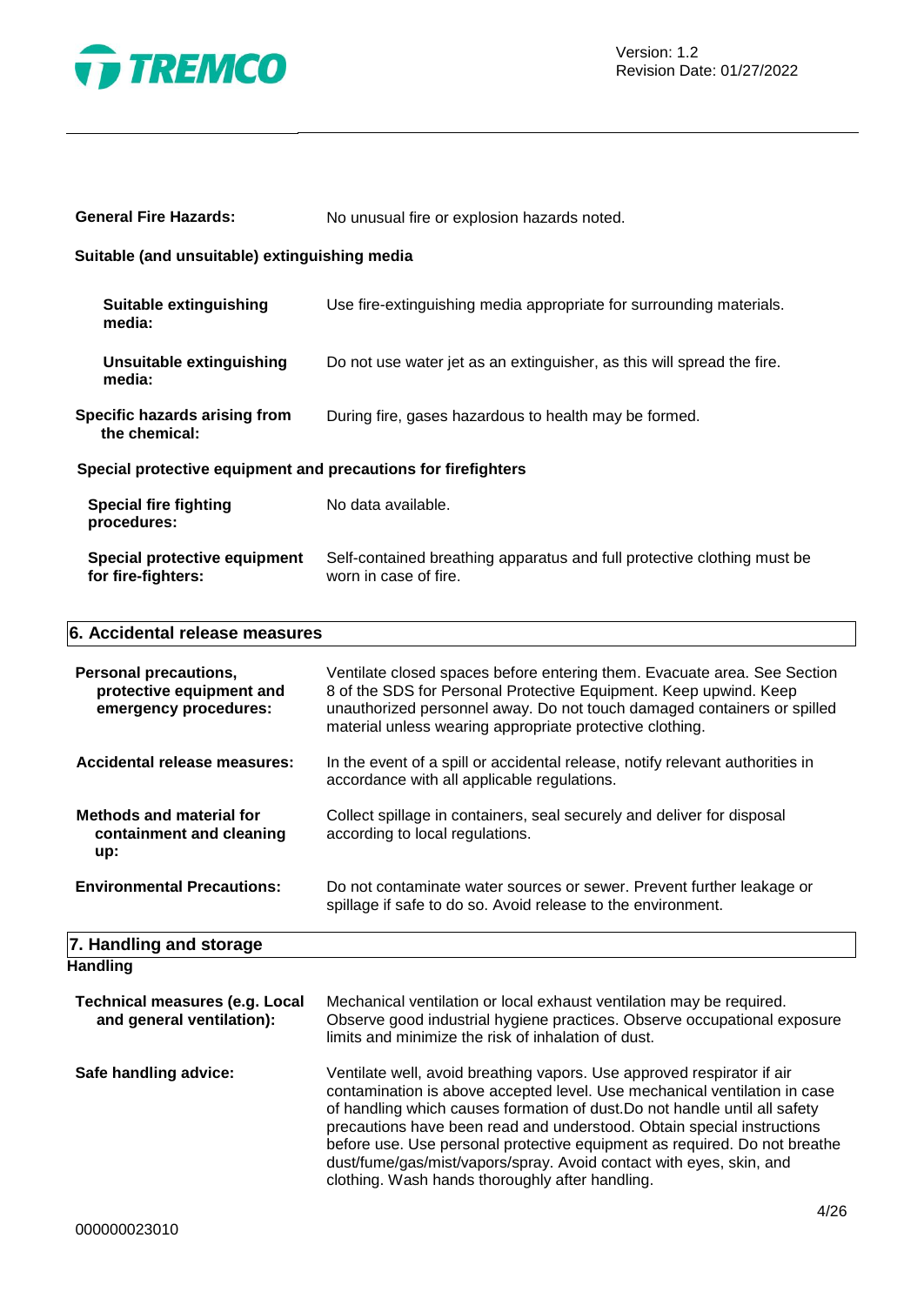

| Contact avoidance measures: | No data available.                                                                                                                                                                                                                                                                                                                            |
|-----------------------------|-----------------------------------------------------------------------------------------------------------------------------------------------------------------------------------------------------------------------------------------------------------------------------------------------------------------------------------------------|
| <b>Hygiene measures:</b>    | Observe good industrial hygiene practices. Wash hands before breaks and<br>immediately after handling the product. Do not handle until all safety<br>precautions have been read and understood. Obtain special instructions<br>before use. Contaminated work clothing should not be allowed out of the<br>workplace. Avoid contact with skin. |
| <b>Storage</b>              |                                                                                                                                                                                                                                                                                                                                               |
| Safe storage conditions:    | Store locked up.                                                                                                                                                                                                                                                                                                                              |
| Safe packaging materials:   | No data available.                                                                                                                                                                                                                                                                                                                            |

# **8. Exposure controls/personal protection**

# **Control Parameters**

# **Occupational Exposure Limits**

| <b>Chemical Identity</b>                          | <b>Type</b>  | <b>Exposure Limit Values</b>                            | <b>Source</b>                                                                                  |
|---------------------------------------------------|--------------|---------------------------------------------------------|------------------------------------------------------------------------------------------------|
| Calcium carbonate - Total<br>dust.                | PEL          | $15 \text{ mg/m}$                                       | US. OSHA Table Z-1 Limits for Air<br>Contaminants (29 CFR 1910.1000), as<br>amended (02 2006)  |
| Calcium carbonate -<br>Respirable fraction.       | PEL          | $5$ mg/m $3$                                            | US. OSHA Table Z-1 Limits for Air<br>Contaminants (29 CFR 1910.1000), as<br>amended (02 2006)  |
|                                                   | <b>TWA</b>   | $5$ mg/m $3$                                            | US. OSHA Table Z-3 (29 CFR 1910.1000), as<br>amended (09 2016)                                 |
| Calcium carbonate -<br>Inhalable particles.       | <b>TWA</b>   | $10 \text{ mg/m}$                                       | US. ACGIH Threshold Limit Values, as<br>amended (01 2021)                                      |
| Calcium carbonate -<br>Respirable particles.      | <b>TWA</b>   | $3 \overline{\mathrm{mg}}$ m3                           | US. ACGIH Threshold Limit Values, as<br>amended (01 2021)                                      |
| Calcium carbonate -<br>Respirable fraction.       | <b>TWA</b>   | 15 millions of<br>particles per<br>cubic foot of<br>air | US. OSHA Table Z-3 (29 CFR 1910.1000), as<br>amended (09 2016)                                 |
| Calcium carbonate - Total<br>dust.                | <b>TWA</b>   | 15 mg/m3                                                | US. OSHA Table Z-3 (29 CFR 1910.1000), as<br>amended (09 2016)                                 |
|                                                   | PEL          | $15 \text{ mg/m}$                                       | US. OSHA Table Z-1 Limits for Air<br>Contaminants (29 CFR 1910.1000), as<br>amended (01 2017)  |
|                                                   | <b>TWA</b>   | 50 millions of<br>particles per<br>cubic foot of<br>air | US. OSHA Table Z-3 (29 CFR 1910.1000), as<br>amended (09 2016)                                 |
| Calcium carbonate -<br>Respirable fraction.       | PEL          | $\overline{5}$ mg/m3                                    | US. OSHA Table Z-1 Limits for Air<br>Contaminants (29 CFR 1910.1000), as<br>amended (01 2017)  |
| Polyvinyl chloride -<br>Respirable fraction.      | <b>TWA</b>   | 1 $mg/m3$                                               | US. ACGIH Threshold Limit Values, as<br>amended (2011)                                         |
| Polyvinyl chloride - as vinyl<br>chloride monomer | <b>TWA</b>   | 1 ppm                                                   | US. OSHA Specifically Regulated Substances<br>(29 CFR 1910.1001-1053), as amended (02<br>2006) |
|                                                   | <b>STEL</b>  | 5 ppm                                                   | US. OSHA Specifically Regulated Substances<br>(29 CFR 1910.1001-1053), as amended (02<br>2006) |
|                                                   | OSHA_AC<br>т | $0.5$ ppm                                               | US. OSHA Specifically Regulated Substances<br>(29 CFR 1910.1001-1053), as amended (02<br>2006) |
| Polyvinyl chloride -<br>Respirable fraction.      | PEL          | $5 \overline{\mathrm{mg}}$ m3                           | US. OSHA Table Z-1 Limits for Air<br>Contaminants (29 CFR 1910.1000), as<br>amended (02 2006)  |

Ξ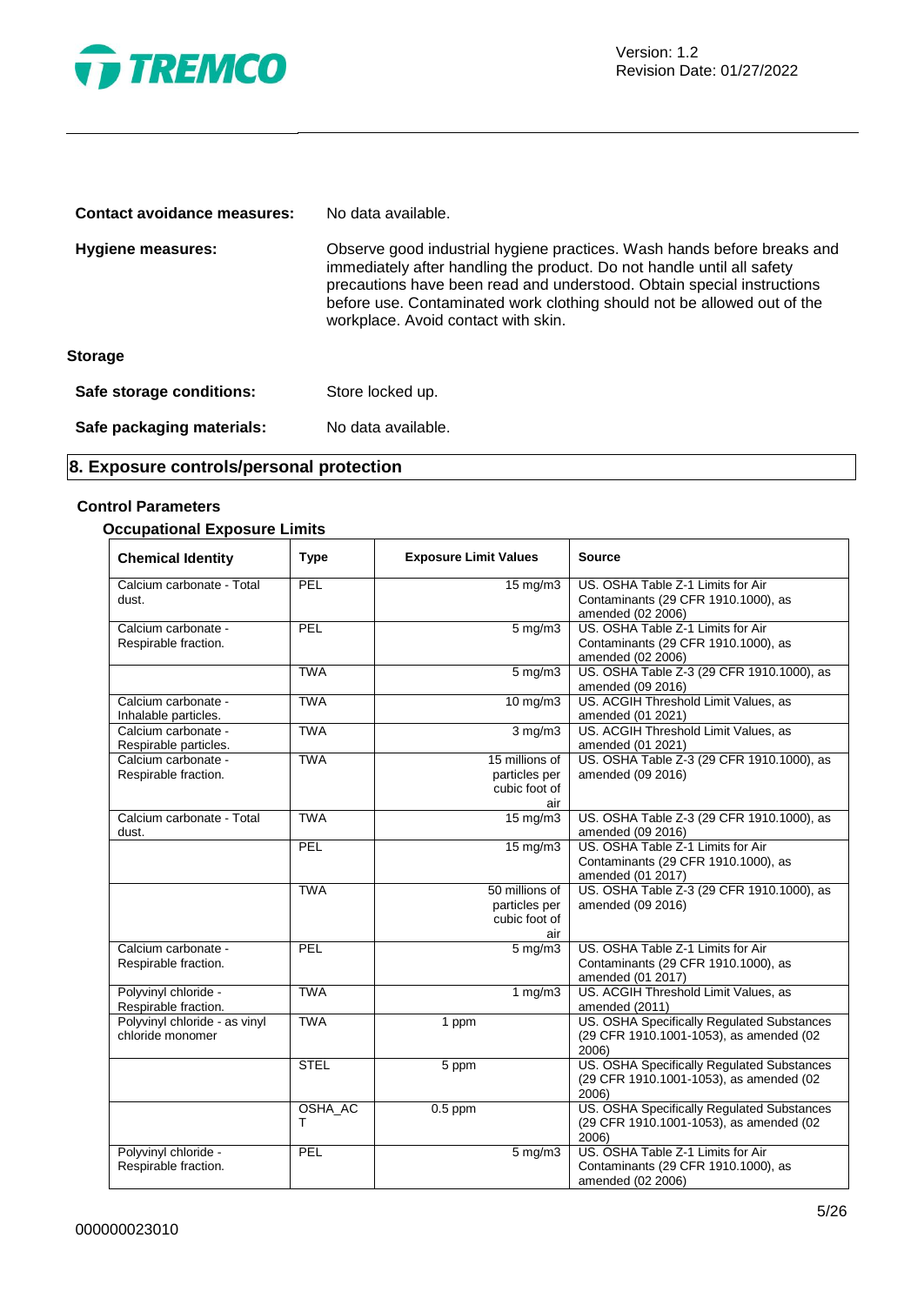

| Polyvinyl chloride - Total<br>dust.                                  | PEL         |           | 15 mg/m3                                                | US. OSHA Table Z-1 Limits for Air<br>Contaminants (29 CFR 1910.1000), as<br>amended (02 2006) |
|----------------------------------------------------------------------|-------------|-----------|---------------------------------------------------------|-----------------------------------------------------------------------------------------------|
|                                                                      | <b>TWA</b>  |           | 50 millions of<br>particles per<br>cubic foot of<br>air | US. OSHA Table Z-3 (29 CFR 1910.1000), as<br>amended (2000)                                   |
| Polyvinyl chloride -<br>Respirable fraction.                         | <b>TWA</b>  |           | 15 millions of<br>particles per<br>cubic foot of<br>air | US. OSHA Table Z-3 (29 CFR 1910.1000), as<br>amended (2000)                                   |
| Polyvinyl chloride - Total<br>dust.                                  | <b>TWA</b>  |           | $15 \text{ mg/m}$                                       | US. OSHA Table Z-3 (29 CFR 1910.1000), as<br>amended (2000)                                   |
| Polyvinyl chloride -<br>Respirable fraction.                         | <b>TWA</b>  |           | $5 \,\mathrm{mg/m}$                                     | US. OSHA Table Z-3 (29 CFR 1910.1000), as<br>amended (2000)                                   |
| Calcium Carbonate<br>(Limestone) - Total dust.                       | PEL         |           | 15 mg/m3                                                | US. OSHA Table Z-1 Limits for Air<br>Contaminants (29 CFR 1910.1000), as<br>amended (02 2006) |
| Calcium Carbonate<br>(Limestone) - Respirable<br>fraction.           | PEL         |           | $5$ mg/m $3$                                            | US. OSHA Table Z-1 Limits for Air<br>Contaminants (29 CFR 1910.1000), as<br>amended (02 2006) |
| Xylene                                                               | PEL         | $100$ ppm | 435 mg/m3                                               | US. OSHA Table Z-1 Limits for Air<br>Contaminants (29 CFR 1910.1000), as<br>amended (02 2006) |
|                                                                      | <b>STEL</b> | 150 ppm   |                                                         | US. ACGIH Threshold Limit Values, as<br>amended (2008)                                        |
|                                                                      | <b>TWA</b>  | 100 ppm   |                                                         | US. ACGIH Threshold Limit Values, as<br>amended (2008)                                        |
| Calcium oxide                                                        | <b>TWA</b>  |           | $2$ mg/m $3$                                            | US. ACGIH Threshold Limit Values, as<br>amended (2011)                                        |
|                                                                      | <b>PEL</b>  |           | 5 mg/m3                                                 | US. OSHA Table Z-1 Limits for Air<br>Contaminants (29 CFR 1910.1000), as<br>amended (02 2006) |
| Carbon Black - Inhalable<br>fraction.                                | <b>TWA</b>  |           | $3$ mg/m $3$                                            | US. ACGIH Threshold Limit Values, as<br>amended (2011)                                        |
| Carbon Black                                                         | PEL         |           | $3.5$ mg/m $3$                                          | US. OSHA Table Z-1 Limits for Air<br>Contaminants (29 CFR 1910.1000), as<br>amended (02 2006) |
| Ethylbenzene                                                         | <b>TWA</b>  | 20 ppm    |                                                         | US. ACGIH Threshold Limit Values, as<br>amended (2011)                                        |
|                                                                      | PEL         | $100$ ppm | 435 mg/m3                                               | US. OSHA Table Z-1 Limits for Air<br>Contaminants (29 CFR 1910.1000), as<br>amended (02 2006) |
| Isophorone Diisocyanate                                              | <b>TWA</b>  | 0.005 ppm |                                                         | US. ACGIH Threshold Limit Values, as<br>amended (2011)                                        |
| Hydrotreated heavy<br>naphthenic distillate                          | PEL         |           | 500 ppm 2,000 mg/m3                                     | US. OSHA Table Z-1 Limits for Air<br>Contaminants (29 CFR 1910.1000), as<br>amended (02 2006) |
| Hydrotreated heavy<br>naphthenic distillate - Mist.                  | PEL         |           | 5 mg/m3                                                 | US. OSHA Table Z-1 Limits for Air<br>Contaminants (29 CFR 1910.1000), as<br>amended (02 2006) |
| Hydrotreated heavy<br>naphthenic distillate -<br>Inhalable fraction. | <b>TWA</b>  |           | $5 \text{ mg/m}$                                        | US. ACGIH Threshold Limit Values, as<br>amended (03 2014)                                     |
| Stearic acid - Respirable<br>fraction.                               | <b>TWA</b>  |           | $3$ mg/m $3$                                            | US. ACGIH Threshold Limit Values, as<br>amended (03 2017)                                     |
| Stearic acid - Inhalable<br>fraction.                                | <b>TWA</b>  |           | $10$ mg/m $3$                                           | US. ACGIH Threshold Limit Values, as<br>amended (03 2017)                                     |
| Dibutyl tin dilaurate - as Sn                                        | <b>STEL</b> |           | $0.2$ mg/m $3$                                          | US. ACGIH Threshold Limit Values, as<br>amended (2011)                                        |
|                                                                      | <b>TWA</b>  |           | $0.1$ mg/m $3$                                          | US. ACGIH Threshold Limit Values, as<br>amended (2011)                                        |
|                                                                      | PEL         |           | $0.1 \text{ mg/m}$ 3                                    | US. OSHA Table Z-1 Limits for Air<br>Contaminants (29 CFR 1910.1000), as<br>amended (02 2006) |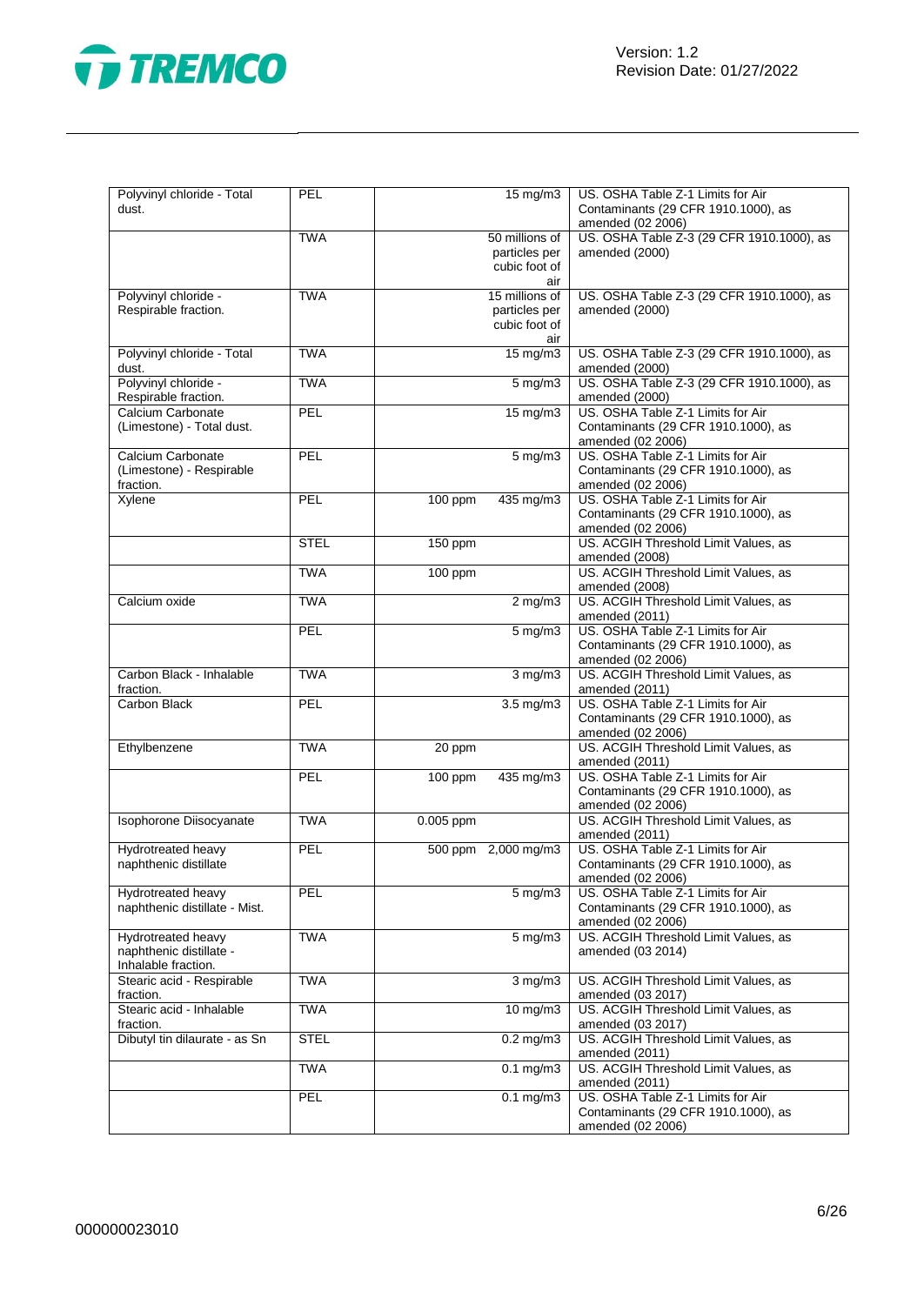

| <b>Chemical name</b>                                       | <b>Type</b> | <b>Exposure Limit Values</b> | <b>Source</b>                                                                                                                                                                            |
|------------------------------------------------------------|-------------|------------------------------|------------------------------------------------------------------------------------------------------------------------------------------------------------------------------------------|
| Calcium carbonate - Total<br>dust.                         | <b>STEL</b> | 20 mg/m3                     | Canada. British Columbia OELs. (Occupational<br><b>Exposure Limits for Chemical Biological</b><br>Substances, Occupational Health and Safety<br>Regulation 296/97, as amended) (07 2007) |
| Calcium carbonate -<br>Respirable fraction.                | <b>TWA</b>  | $3$ mg/m $3$                 | Canada. British Columbia OELs. (Occupational<br><b>Exposure Limits for Chemical Biological</b><br>Substances, Occupational Health and Safety<br>Regulation 296/97, as amended) (07 2007) |
| Calcium carbonate - Total<br>dust.                         | <b>TWA</b>  | 10 mg/m3                     | Canada. British Columbia OELs. (Occupational<br><b>Exposure Limits for Chemical Biological</b><br>Substances, Occupational Health and Safety<br>Regulation 296/97, as amended) (07 2007) |
| Calcium carbonate - Total<br>dust.                         | <b>TWA</b>  | $10 \text{ mg/m}$            | Canada. Quebec OELs. (Ministry of Labor -<br>Regulation respecting occupational health and<br>safety), as amended (09 2017)                                                              |
|                                                            | <b>TWA</b>  | 10 mg/m3                     | Canada. British Columbia OELs. (Occupational<br>Exposure Limits for Chemical Biological<br>Substances, Occupational Health and Safety<br>Regulation 296/97, as amended) (06 2020)        |
| Calcium carbonate -<br>Inhalable particles.                | <b>TWA</b>  | 10 mg/m3                     | Canada. Ontario OELs. (Control of Exposure to<br>Biological or Chemical Agents), as amended<br>(01 2020)                                                                                 |
| Calcium carbonate -<br>Respirable fraction.                | <b>TWA</b>  | $3$ mg/m $3$                 | Canada. Ontario OELs. (Control of Exposure to<br>Biological or Chemical Agents), as amended<br>(01 2020)                                                                                 |
| Calcium carbonate -<br>Respirable fraction.                | <b>TWA</b>  | $3$ mg/m $3$                 | Canada. British Columbia OELs. (Occupational<br><b>Exposure Limits for Chemical Biological</b><br>Substances, Occupational Health and Safety<br>Regulation 296/97, as amended) (06 2020) |
| Calcium carbonate -<br>Respirable particles.               | <b>TWA</b>  | $3$ mg/m $3$                 | Canada. Ontario OELs. (Control of Exposure to<br>Biological or Chemical Agents), as amended<br>(01 2020)                                                                                 |
| Calcium carbonate -<br>Inhalable fraction.                 | <b>TWA</b>  | 10 mg/m3                     | Canada. Ontario OELs. (Control of Exposure to<br>Biological or Chemical Agents), as amended<br>(01 2020)                                                                                 |
| Polyvinyl chloride -<br>Respirable.                        | <b>TWA</b>  | 1 $mg/m3$                    | Canada. British Columbia OELs. (Occupational<br>Exposure Limits for Chemical Biological<br>Substances, Occupational Health and Safety<br>Regulation 296/97, as amended) (07 2007)        |
| Polyvinyl chloride -<br>Respirable fraction.               | <b>TWA</b>  | 1 $mg/m3$                    | Canada. Ontario OELs. (Control of Exposure to<br>Biological or Chemical Agents), as amended<br>(11 2010)                                                                                 |
| Polyvinyl chloride - Total<br>dust.                        | <b>TWA</b>  | 10 mg/m3                     | Canada. Quebec OELs. (Ministry of Labor -<br>Regulation respecting occupational health and<br>safety), as amended $(09\,2017)$                                                           |
| Calcium Carbonate<br>(Limestone) - Total dust.             | STEL        | 20 mg/m3                     | Canada. British Columbia OELs. (Occupational<br><b>Exposure Limits for Chemical Biological</b><br>Substances, Occupational Health and Safety<br>Regulation 296/97, as amended) (07 2007) |
|                                                            | <b>TWA</b>  | $10 \text{ mg/m}$            | Canada. British Columbia OELs. (Occupational<br><b>Exposure Limits for Chemical Biological</b><br>Substances, Occupational Health and Safety<br>Regulation 296/97, as amended) (07 2007) |
| Calcium Carbonate<br>(Limestone) - Respirable<br>fraction. | <b>TWA</b>  | $3$ mg/m $3$                 | Canada. British Columbia OELs. (Occupational<br><b>Exposure Limits for Chemical Biological</b><br>Substances, Occupational Health and Safety<br>Regulation 296/97, as amended) (07 2007) |
| Calcium Carbonate<br>(Limestone) - Total dust.             | <b>TWA</b>  | $10 \text{ mg/m}$            | Canada. Quebec OELs. (Ministry of Labor -<br>Regulation respecting occupational health and<br>safety), as amended (09 2017)                                                              |
| Xylene                                                     | <b>STEL</b> | 150 ppm                      | Canada. British Columbia OELs. (Occupational<br><b>Exposure Limits for Chemical Biological</b><br>Substances, Occupational Health and Safety<br>Regulation 296/97, as amended) (07 2007) |
|                                                            | <b>TWA</b>  | 100 ppm                      | Canada. British Columbia OELs. (Occupational                                                                                                                                             |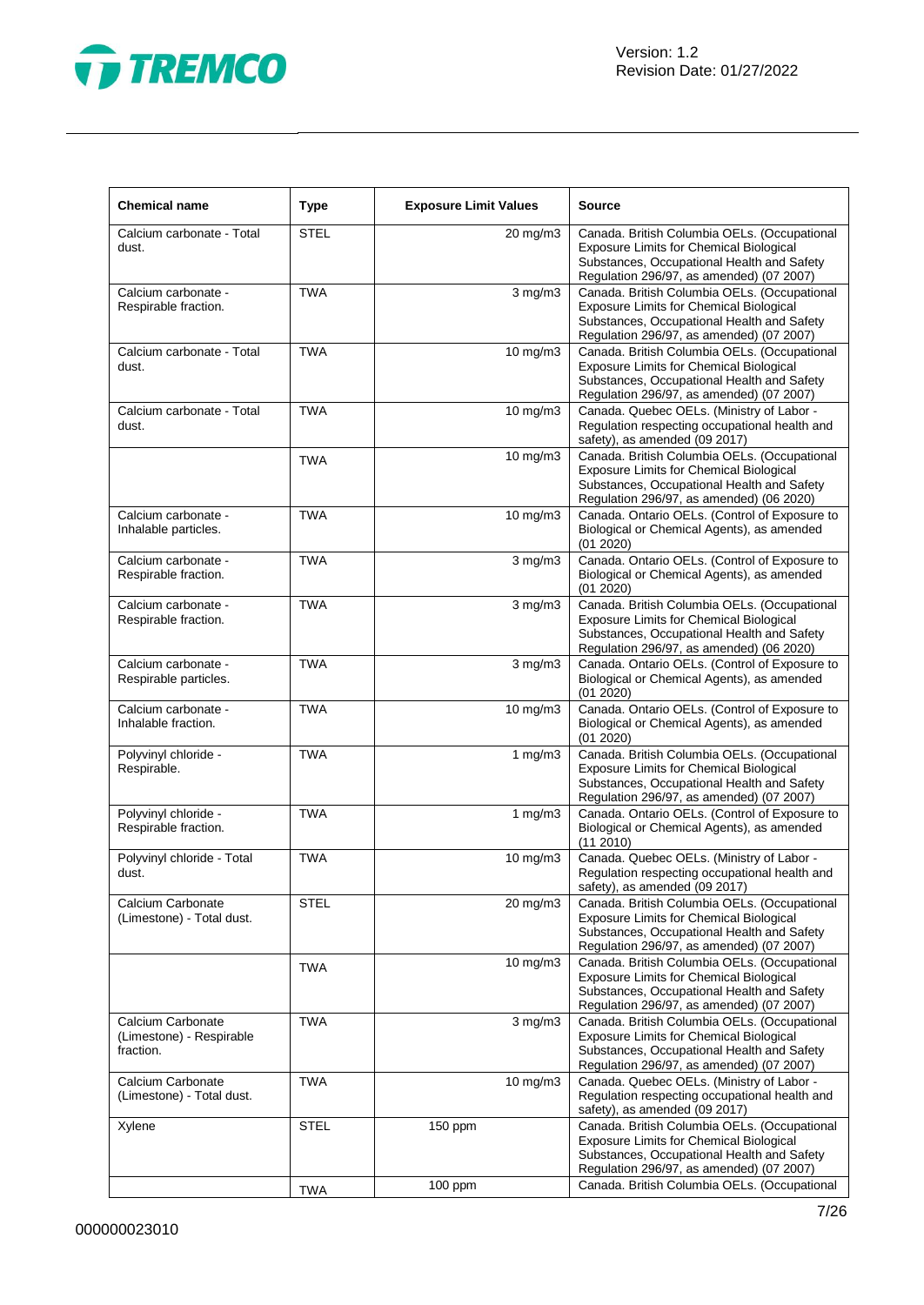



|                         |                |                                                                                                                                             |                       | Exposure Limits for Chemical Biological<br>Substances, Occupational Health and Safety<br>Regulation 296/97, as amended) (07 2007)                                                        |
|-------------------------|----------------|---------------------------------------------------------------------------------------------------------------------------------------------|-----------------------|------------------------------------------------------------------------------------------------------------------------------------------------------------------------------------------|
| Xylene                  | <b>STEL</b>    | 150 ppm                                                                                                                                     |                       | Canada. Ontario OELs. (Control of Exposure to<br>Biological or Chemical Agents), as amended<br>(112010)                                                                                  |
|                         | <b>TWA</b>     | 100 ppm                                                                                                                                     |                       | Canada. Ontario OELs. (Control of Exposure to<br>Biological or Chemical Agents), as amended<br>(11 2010)                                                                                 |
| Xylene                  | <b>TWA</b>     | $100$ ppm                                                                                                                                   | 434 mg/m3             | Canada. Quebec OELs. (Ministry of Labor -<br>Regulation respecting occupational health and<br>safety), as amended (09 2017)                                                              |
|                         | <b>STEL</b>    | 150 ppm                                                                                                                                     | 651 mg/m3             | Canada. Quebec OELs. (Ministry of Labor -<br>Regulation respecting occupational health and<br>safety), as amended (09 2017)                                                              |
|                         | <b>TWA</b>     | 100 ppm                                                                                                                                     |                       | Canada. Quebec OELs. (Ministry of Labor -<br>Regulation respecting occupational health and<br>safety), as amended (03 2020)                                                              |
| Calcium oxide           | <b>TWA</b>     | $2$ mg/m $3$<br>Exposure Limits for Chemical Biological<br>Substances, Occupational Health and Safety                                       |                       | Canada. British Columbia OELs. (Occupational<br>Regulation 296/97, as amended) (07 2007)                                                                                                 |
| Calcium oxide           | <b>TWA</b>     | $2$ mg/m $3$<br>Biological or Chemical Agents), as amended                                                                                  |                       | Canada. Ontario OELs. (Control of Exposure to<br>(11 2010)                                                                                                                               |
| Calcium oxide           | <b>TWA</b>     | Canada. Quebec OELs. (Ministry of Labor -<br>$2$ mg/m $3$<br>Regulation respecting occupational health and<br>safety), as amended (09 2017) |                       |                                                                                                                                                                                          |
| Diisodecyl phthalate    | <b>TWA</b>     | $5$ mg/m $3$<br>Canada. Ontario OELs. (Control of Exposure to<br>Biological or Chemical Agents), as amended<br>(11 2010)                    |                       |                                                                                                                                                                                          |
| Ethylbenzene            | <b>TWA</b>     | 20 ppm                                                                                                                                      |                       | Canada. British Columbia OELs. (Occupational<br><b>Exposure Limits for Chemical Biological</b><br>Substances, Occupational Health and Safety<br>Regulation 296/97, as amended) (09 2011) |
| Ethylbenzene            | <b>TWA</b>     | 20 ppm                                                                                                                                      |                       | Canada. Ontario OELs. (Control of Exposure to<br>Biological or Chemical Agents), as amended<br>(06 2015)                                                                                 |
| Ethylbenzene            | <b>TWA</b>     | 20 ppm                                                                                                                                      |                       | Canada. Quebec OELs. (Ministry of Labor -<br>Regulation respecting occupational health and<br>safety), as amended (03 2020)                                                              |
| Isophorone Diisocyanate | <b>TWA</b>     | 0.005 ppm                                                                                                                                   |                       | Canada. British Columbia OELs. (Occupational<br><b>Exposure Limits for Chemical Biological</b><br>Substances, Occupational Health and Safety<br>Regulation 296/97, as amended) (07 2007) |
|                         | <b>CEILING</b> | $0.01$ ppm                                                                                                                                  |                       | Canada. British Columbia OELs. (Occupational<br>Exposure Limits for Chemical Biological<br>Substances, Occupational Health and Safety<br>Regulation 296/97, as amended) (07 2007)        |
| Isophorone Diisocyanate | <b>TWA</b>     | $0.005$ ppm                                                                                                                                 |                       | Canada. Ontario OELs. (Control of Exposure to<br>Biological or Chemical Agents), as amended<br>(062015)                                                                                  |
|                         | <b>CEV</b>     | $0.02$ ppm                                                                                                                                  |                       | Canada. Ontario OELs. (Control of Exposure to<br>Biological or Chemical Agents), as amended<br>(062015)                                                                                  |
| Isophorone Diisocyanate | <b>TWA</b>     |                                                                                                                                             | 0.005 ppm 0.045 mg/m3 | Canada. Quebec OELs. (Ministry of Labor -<br>Regulation respecting occupational health and<br>safety), as amended (09 2017)                                                              |
|                         | <b>TWA</b>     | 0.005 ppm                                                                                                                                   |                       | Canada. Quebec OELs. (Ministry of Labor -<br>Regulation respecting occupational health and<br>safety), as amended (03 2020)                                                              |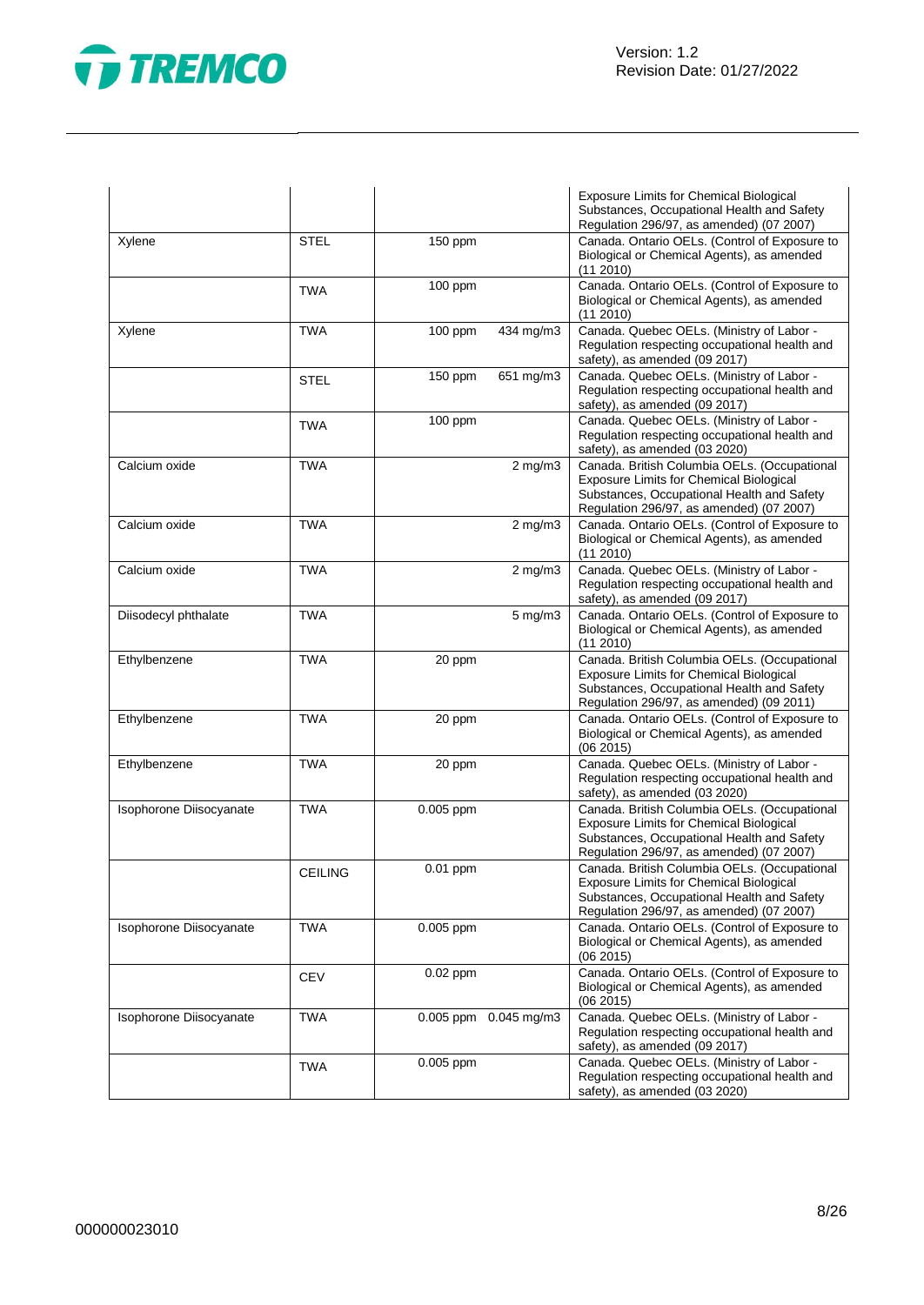

| Carbon Black - Inhalable                                             | <b>TWA</b>  | $3$ mg/m $3$                                                                                                                                    | Canada. British Columbia OELs. (Occupational<br><b>Exposure Limits for Chemical Biological</b><br>Substances, Occupational Health and Safety<br>Regulation 296/97, as amended) (09 2011) |
|----------------------------------------------------------------------|-------------|-------------------------------------------------------------------------------------------------------------------------------------------------|------------------------------------------------------------------------------------------------------------------------------------------------------------------------------------------|
| Carbon Black - Inhalable<br>fraction.                                | <b>TWA</b>  | $3$ mg/m $3$                                                                                                                                    | Canada. Ontario OELs. (Control of Exposure to<br>Biological or Chemical Agents), as amended<br>(062015)                                                                                  |
| Carbon Black - Inhalable<br>dust.                                    | <b>TWA</b>  | Canada. Quebec OELs. (Ministry of Labor -<br>$3 \text{ mg/m}$<br>Regulation respecting occupational health and<br>safety), as amended (03 2020) |                                                                                                                                                                                          |
| Hydrotreated heavy<br>naphthenic distillate - Mist.                  | <b>TWA</b>  | 1 mg/m $3$                                                                                                                                      | Canada. British Columbia OELs. (Occupational<br>Exposure Limits for Chemical Biological<br>Substances, Occupational Health and Safety<br>Regulation 296/97, as amended) (05 2013)        |
| Hydrotreated heavy<br>naphthenic distillate -<br>Inhalable fraction. | <b>TWA</b>  | $5 \text{ mg/m}$ 3                                                                                                                              | Canada. Ontario OELs. (Control of Exposure to<br>Biological or Chemical Agents), as amended<br>(062015)                                                                                  |
| Hydrotreated heavy<br>naphthenic distillate - Mist.                  | <b>STEL</b> | 10 mg/m $3$                                                                                                                                     | Canada. Quebec OELs. (Ministry of Labor -<br>Regulation respecting occupational health and<br>safety), as amended (09 2017)                                                              |
|                                                                      | <b>TWA</b>  | $5 \text{ mg/m}$                                                                                                                                | Canada. Quebec OELs. (Ministry of Labor -<br>Regulation respecting occupational health and<br>safety), as amended (09 2017)                                                              |
|                                                                      | <b>TWA</b>  | $0.2 \text{ mg/m}$ 3                                                                                                                            | Canada. British Columbia OELs. (Occupational<br>Exposure Limits for Chemical Biological<br>Substances, Occupational Health and Safety<br>Regulation 296/97, as amended) (06 2020)        |

| <b>Chemical name</b>                        | Type        | <b>Exposure Limit Values</b> | <b>Source</b>                                                                                                                                                                            |
|---------------------------------------------|-------------|------------------------------|------------------------------------------------------------------------------------------------------------------------------------------------------------------------------------------|
| Calcium carbonate - Total<br>dust.          | <b>STEL</b> | 20 mg/m3                     | Canada. British Columbia OELs. (Occupational<br><b>Exposure Limits for Chemical Biological</b><br>Substances, Occupational Health and Safety<br>Regulation 296/97, as amended) (07 2007) |
| Calcium carbonate -<br>Respirable fraction. | <b>TWA</b>  | $3 \text{ mg/m}$             | Canada. British Columbia OELs. (Occupational<br><b>Exposure Limits for Chemical Biological</b><br>Substances, Occupational Health and Safety<br>Regulation 296/97, as amended) (07 2007) |
| Calcium carbonate - Total<br>dust.          | TWA         | $10 \text{ mg/m}$            | Canada. British Columbia OELs. (Occupational<br><b>Exposure Limits for Chemical Biological</b><br>Substances, Occupational Health and Safety<br>Regulation 296/97, as amended) (07 2007) |
| Calcium carbonate - Total<br>dust.          | TWA         | 10 mg/m $3$                  | Canada. Quebec OELs. (Ministry of Labor -<br>Regulation respecting occupational health and<br>safety), as amended (09 2017)                                                              |
|                                             | <b>TWA</b>  | 10 mg/m $3$                  | Canada. British Columbia OELs. (Occupational<br><b>Exposure Limits for Chemical Biological</b><br>Substances, Occupational Health and Safety<br>Regulation 296/97, as amended) (06 2020) |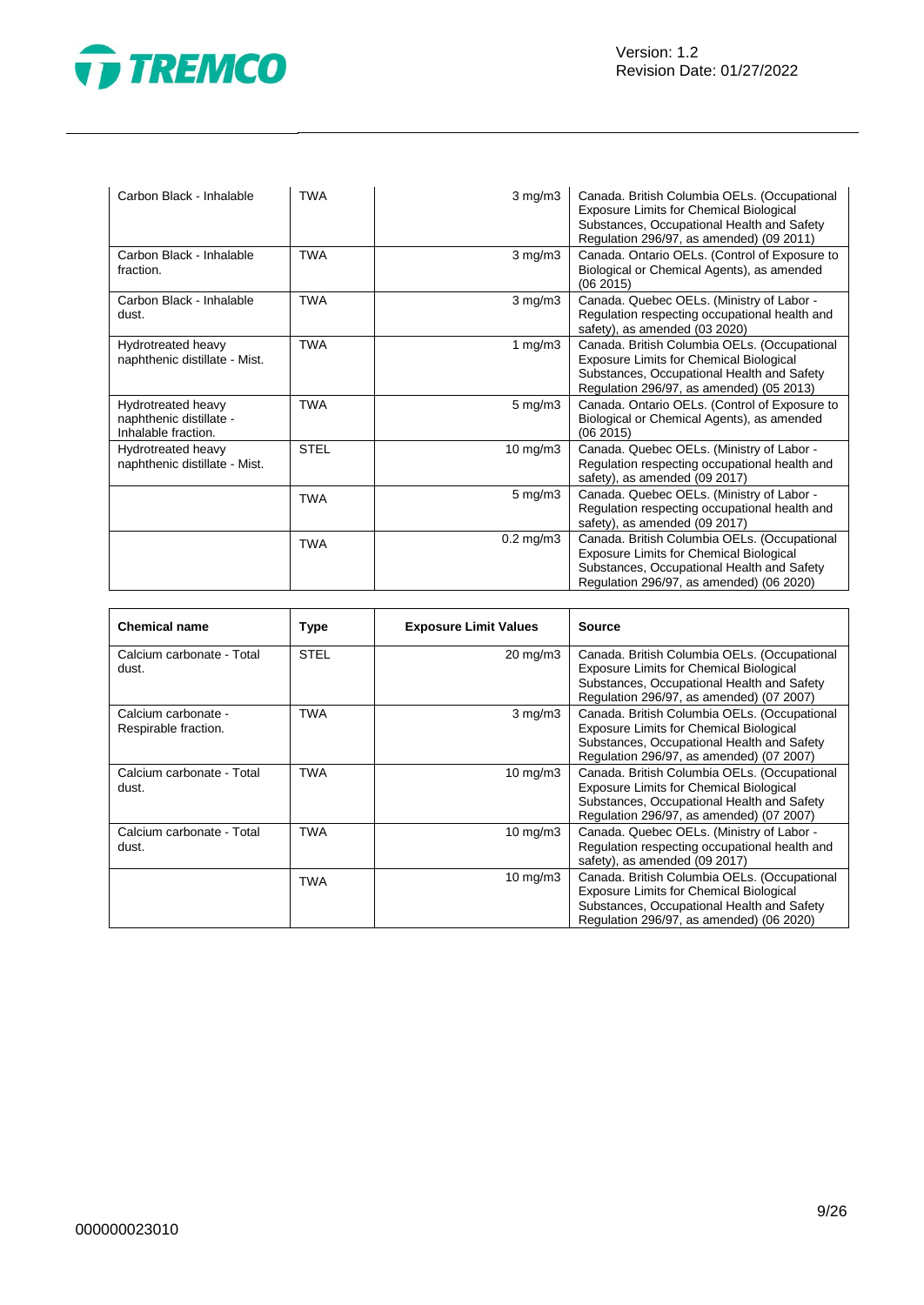

| Calcium carbonate -<br>Inhalable particles.                | <b>TWA</b>  |              | 10 mg/m3     | Canada. Ontario OELs. (Control of Exposure to<br>Biological or Chemical Agents), as amended<br>(01 2020)                                                                                 |
|------------------------------------------------------------|-------------|--------------|--------------|------------------------------------------------------------------------------------------------------------------------------------------------------------------------------------------|
| Calcium carbonate -<br>Respirable fraction.                | <b>TWA</b>  | $3$ mg/m $3$ |              | Canada. Ontario OELs. (Control of Exposure to<br>Biological or Chemical Agents), as amended<br>(01 2020)                                                                                 |
| Calcium carbonate -<br>Respirable fraction.                | <b>TWA</b>  |              | $3$ mg/m $3$ | Canada. British Columbia OELs. (Occupational<br><b>Exposure Limits for Chemical Biological</b><br>Substances, Occupational Health and Safety<br>Regulation 296/97, as amended) (06 2020) |
| Calcium carbonate -<br>Respirable particles.               | <b>TWA</b>  |              | $3$ mg/m $3$ | Canada. Ontario OELs. (Control of Exposure to<br>Biological or Chemical Agents), as amended<br>(01 2020)                                                                                 |
| Calcium carbonate -<br>Inhalable fraction.                 | TWA         |              | 10 mg/m3     | Canada. Ontario OELs. (Control of Exposure to<br>Biological or Chemical Agents), as amended<br>(01 2020)                                                                                 |
| Polyvinyl chloride -<br>Respirable.                        | <b>TWA</b>  |              | 1 $mg/m3$    | Canada. British Columbia OELs. (Occupational<br>Exposure Limits for Chemical Biological<br>Substances, Occupational Health and Safety<br>Regulation 296/97, as amended) (07 2007)        |
| Polyvinyl chloride -<br>Respirable fraction.               | <b>TWA</b>  |              | 1 $mg/m3$    | Canada. Ontario OELs. (Control of Exposure to<br>Biological or Chemical Agents), as amended<br>(11 2010)                                                                                 |
| Polyvinyl chloride - Total<br>dust.                        | <b>TWA</b>  |              | 10 mg/m3     | Canada. Quebec OELs. (Ministry of Labor -<br>Regulation respecting occupational health and<br>safety), as amended (09 2017)                                                              |
| Calcium Carbonate<br>(Limestone) - Total dust.             | <b>STEL</b> |              | 20 mg/m3     | Canada. British Columbia OELs. (Occupational<br><b>Exposure Limits for Chemical Biological</b><br>Substances, Occupational Health and Safety<br>Regulation 296/97, as amended) (07 2007) |
|                                                            | <b>TWA</b>  |              | 10 mg/m3     | Canada. British Columbia OELs. (Occupational<br><b>Exposure Limits for Chemical Biological</b><br>Substances, Occupational Health and Safety<br>Regulation 296/97, as amended) (07 2007) |
| Calcium Carbonate<br>(Limestone) - Respirable<br>fraction. | <b>TWA</b>  |              | $3$ mg/m $3$ | Canada. British Columbia OELs. (Occupational<br>Exposure Limits for Chemical Biological<br>Substances, Occupational Health and Safety<br>Regulation 296/97, as amended) (07 2007)        |
| Calcium Carbonate<br>(Limestone) - Total dust.             | TWA         |              | 10 mg/m3     | Canada. Quebec OELs. (Ministry of Labor -<br>Regulation respecting occupational health and<br>safety), as amended (09 2017)                                                              |
| Diisodecyl phthalate                                       | <b>TWA</b>  |              | 5 mg/m3      | Canada. Ontario OELs. (Control of Exposure to<br>Biological or Chemical Agents), as amended<br>(11 2010)                                                                                 |
| Xylene                                                     | <b>STEL</b> | 150 ppm      |              | Canada. British Columbia OELs. (Occupational<br>Exposure Limits for Chemical Biological<br>Substances, Occupational Health and Safety<br>Regulation 296/97, as amended) (07 2007)        |
|                                                            | <b>TWA</b>  | 100 ppm      |              | Canada. British Columbia OELs. (Occupational<br><b>Exposure Limits for Chemical Biological</b><br>Substances, Occupational Health and Safety<br>Regulation 296/97, as amended) (07 2007) |
| Xylene                                                     | <b>STEL</b> | 150 ppm      |              | Canada. Ontario OELs. (Control of Exposure to<br>Biological or Chemical Agents), as amended<br>(11 2010)                                                                                 |
|                                                            | <b>TWA</b>  | 100 ppm      |              | Canada. Ontario OELs. (Control of Exposure to<br>Biological or Chemical Agents), as amended<br>(112010)                                                                                  |
| Xylene                                                     | TWA         | 100 ppm      | 434 mg/m3    | Canada. Quebec OELs. (Ministry of Labor -<br>Regulation respecting occupational health and<br>safety), as amended (09 2017)                                                              |
|                                                            | STEL        | 150 ppm      | 651 mg/m3    | Canada. Quebec OELs. (Ministry of Labor -<br>Regulation respecting occupational health and<br>safety), as amended (09 2017)                                                              |
|                                                            | TWA         | 100 ppm      |              | Canada. Quebec OELs. (Ministry of Labor -<br>Regulation respecting occupational health and<br>safety), as amended (03 2020)                                                              |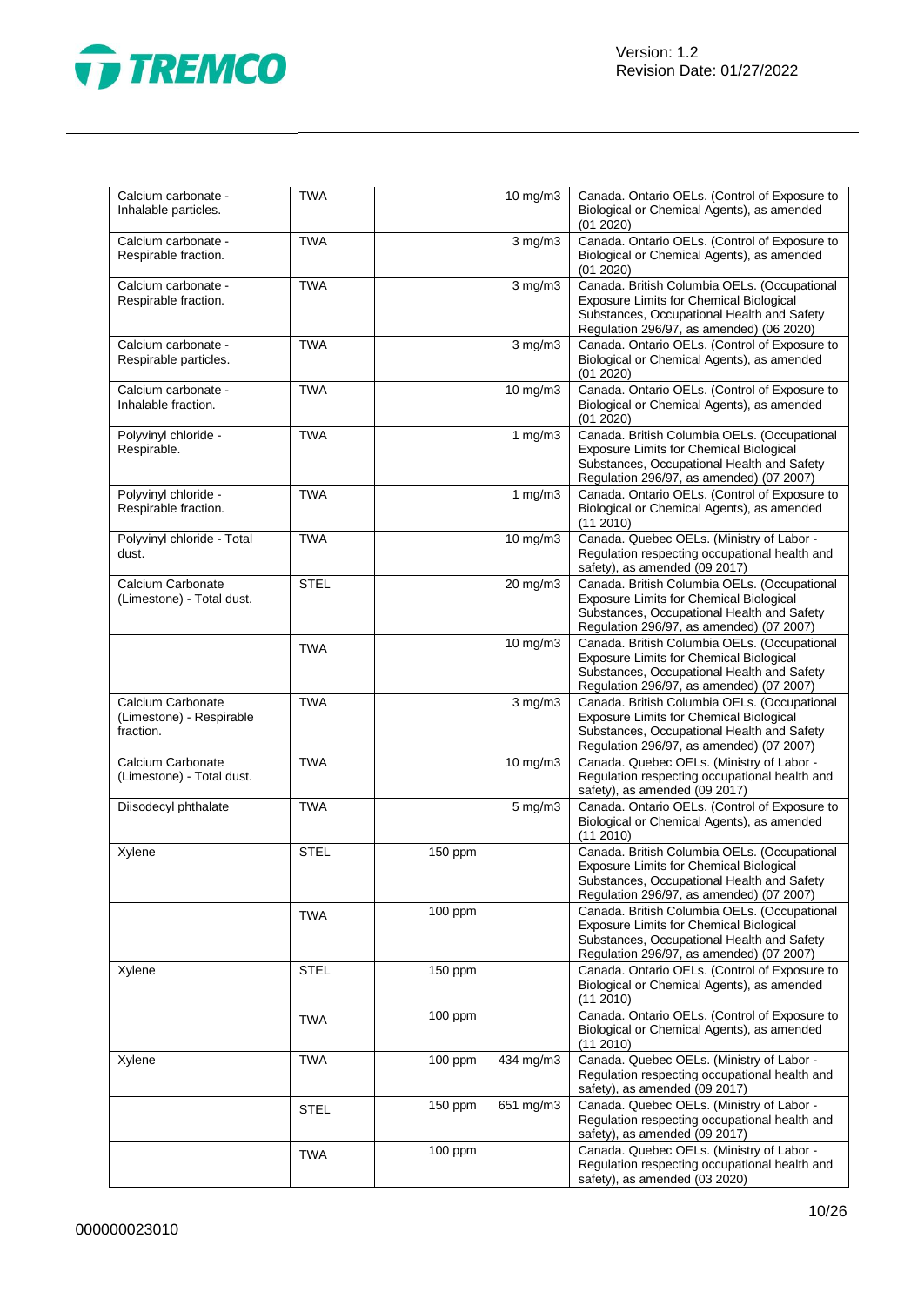

| Calcium oxide                                                        | <b>TWA</b>     | $2$ mg/m $3$          | Canada. British Columbia OELs. (Occupational<br><b>Exposure Limits for Chemical Biological</b><br>Substances, Occupational Health and Safety<br>Regulation 296/97, as amended) (07 2007) |
|----------------------------------------------------------------------|----------------|-----------------------|------------------------------------------------------------------------------------------------------------------------------------------------------------------------------------------|
| Calcium oxide                                                        | <b>TWA</b>     | $2$ mg/m $3$          | Canada. Ontario OELs. (Control of Exposure to<br>Biological or Chemical Agents), as amended<br>(112010)                                                                                  |
| Calcium oxide                                                        | <b>TWA</b>     | $2$ mg/m $3$          | Canada. Quebec OELs. (Ministry of Labor -<br>Regulation respecting occupational health and<br>safety), as amended (09 2017)                                                              |
| Carbon Black - Inhalable                                             | <b>TWA</b>     | $3$ mg/m $3$          | Canada. British Columbia OELs. (Occupational<br><b>Exposure Limits for Chemical Biological</b><br>Substances, Occupational Health and Safety<br>Regulation 296/97, as amended) (09 2011) |
| Carbon Black - Inhalable<br>fraction.                                | <b>TWA</b>     | $3$ mg/m $3$          | Canada. Ontario OELs. (Control of Exposure to<br>Biological or Chemical Agents), as amended<br>(06 2015)                                                                                 |
| Carbon Black - Inhalable<br>dust.                                    | <b>TWA</b>     | $3$ mg/m $3$          | Canada. Quebec OELs. (Ministry of Labor -<br>Regulation respecting occupational health and<br>safety), as amended (03 2020)                                                              |
| Ethylbenzene                                                         | <b>TWA</b>     | 20 ppm                | Canada. British Columbia OELs. (Occupational<br><b>Exposure Limits for Chemical Biological</b><br>Substances, Occupational Health and Safety<br>Regulation 296/97, as amended) (09 2011) |
| Ethylbenzene                                                         | <b>TWA</b>     | 20 ppm                | Canada. Ontario OELs. (Control of Exposure to<br>Biological or Chemical Agents), as amended<br>(062015)                                                                                  |
| Ethylbenzene                                                         | <b>TWA</b>     | 20 ppm                | Canada. Quebec OELs. (Ministry of Labor -<br>Regulation respecting occupational health and<br>safety), as amended (03 2020)                                                              |
| Isophorone Diisocyanate                                              | <b>TWA</b>     | 0.005 ppm             | Canada. British Columbia OELs. (Occupational<br><b>Exposure Limits for Chemical Biological</b><br>Substances, Occupational Health and Safety<br>Regulation 296/97, as amended) (07 2007) |
|                                                                      | <b>CEILING</b> | 0.01 ppm              | Canada. British Columbia OELs. (Occupational<br><b>Exposure Limits for Chemical Biological</b><br>Substances, Occupational Health and Safety<br>Regulation 296/97, as amended) (07 2007) |
| Isophorone Diisocyanate                                              | <b>TWA</b>     | 0.005 ppm             | Canada. Ontario OELs. (Control of Exposure to<br>Biological or Chemical Agents), as amended<br>(062015)                                                                                  |
|                                                                      | <b>CEV</b>     | $0.02$ ppm            | Canada. Ontario OELs. (Control of Exposure to<br>Biological or Chemical Agents), as amended<br>(06 2015)                                                                                 |
| Isophorone Diisocyanate                                              | <b>TWA</b>     | 0.005 ppm 0.045 mg/m3 | Canada. Quebec OELs. (Ministry of Labor -<br>Regulation respecting occupational health and<br>safety), as amended (09 2017)                                                              |
|                                                                      | <b>TWA</b>     | 0.005 ppm             | Canada. Quebec OELs. (Ministry of Labor -<br>Regulation respecting occupational health and<br>safety), as amended (03 2020)                                                              |
| Hydrotreated heavy<br>naphthenic distillate - Mist.                  | <b>TWA</b>     | 1 $mg/m3$             | Canada. British Columbia OELs. (Occupational<br><b>Exposure Limits for Chemical Biological</b><br>Substances, Occupational Health and Safety<br>Regulation 296/97, as amended) (05 2013) |
| Hydrotreated heavy<br>naphthenic distillate -<br>Inhalable fraction. | <b>TWA</b>     | $5$ mg/m $3$          | Canada. Ontario OELs. (Control of Exposure to<br>Biological or Chemical Agents), as amended<br>(06 2015)                                                                                 |
| Hydrotreated heavy<br>naphthenic distillate - Mist.                  | <b>STEL</b>    | 10 mg/m3              | Canada. Quebec OELs. (Ministry of Labor -<br>Regulation respecting occupational health and<br>safety), as amended (09 2017)                                                              |
|                                                                      | <b>TWA</b>     | $5 \text{ mg/m}$ 3    | Canada. Quebec OELs. (Ministry of Labor -<br>Regulation respecting occupational health and<br>safety), as amended (09 2017)                                                              |
|                                                                      | <b>TWA</b>     | $0.2$ mg/m $3$        | Canada. British Columbia OELs. (Occupational<br><b>Exposure Limits for Chemical Biological</b><br>Substances, Occupational Health and Safety<br>Regulation 296/97, as amended) (06 2020) |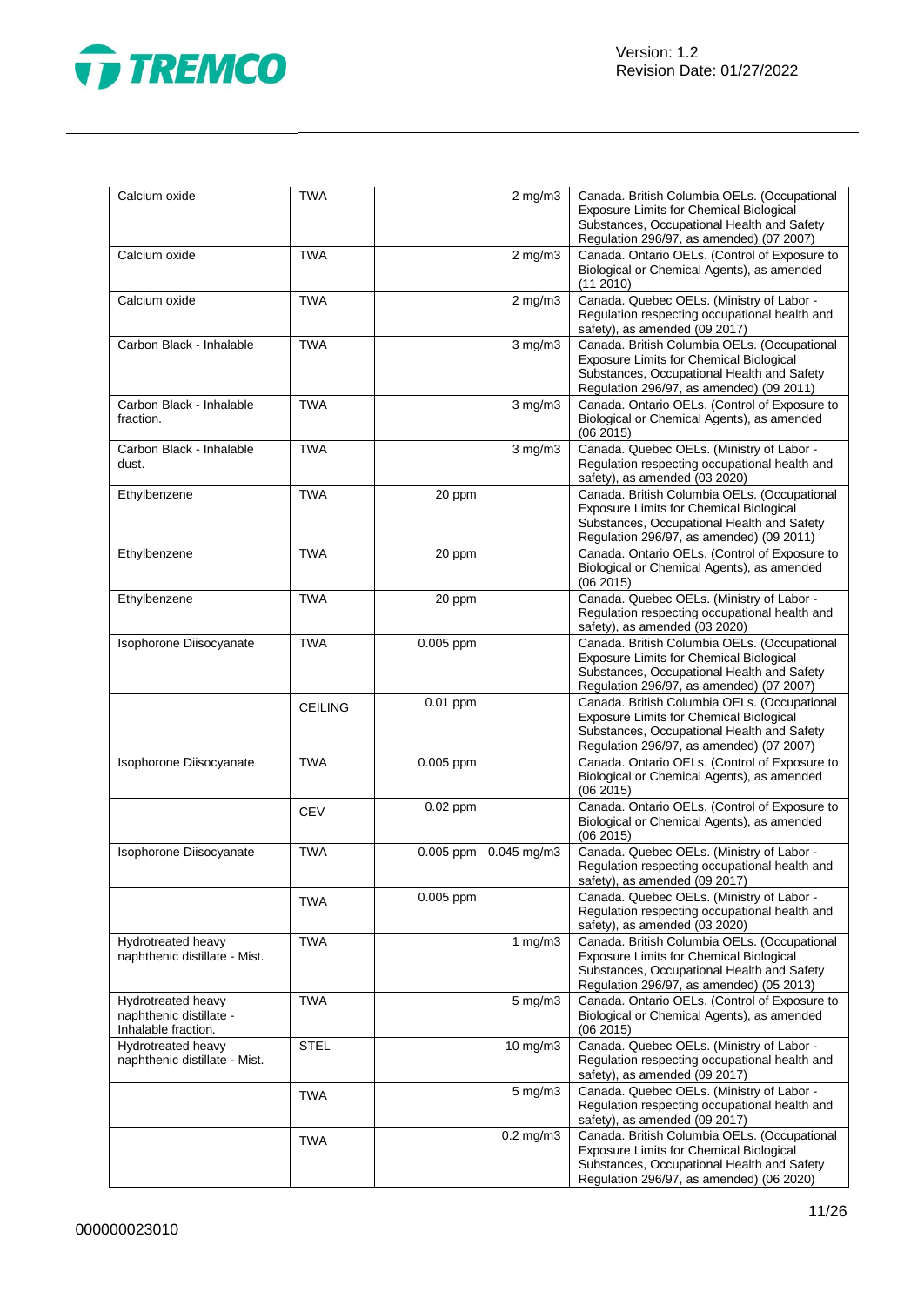

| Stearic acid - Respirable<br>fraction. | <b>TWA</b>  |                                                          | $3$ mg/m $3$   | Canada. Ontario OELs. (Control of Exposure to<br>Biological or Chemical Agents), as amended<br>(01 2020)                                                                                 |
|----------------------------------------|-------------|----------------------------------------------------------|----------------|------------------------------------------------------------------------------------------------------------------------------------------------------------------------------------------|
| Stearic acid - Respirable.             | <b>TWA</b>  |                                                          | $3$ mg/m $3$   | Canada. British Columbia OELs. (Occupational<br><b>Exposure Limits for Chemical Biological</b><br>Substances, Occupational Health and Safety<br>Regulation 296/97, as amended) (01 2021) |
| Stearic acid - Inhalable               | <b>TWA</b>  |                                                          | 10 mg/m3       | Canada. British Columbia OELs. (Occupational<br>Exposure Limits for Chemical Biological<br>Substances, Occupational Health and Safety<br>Regulation 296/97, as amended) (01 2021)        |
| Stearic acid                           | <b>TWA</b>  | 10 ppm                                                   |                | Canada. Quebec OELs. (Ministry of Labor -<br>Regulation respecting occupational health and<br>safety), as amended (03 2020)                                                              |
| Dibutyl tin dilaurate - as Sn          | <b>STEL</b> |                                                          | $0.2$ mg/m $3$ | Canada. British Columbia OELs. (Occupational<br><b>Exposure Limits for Chemical Biological</b><br>Substances, Occupational Health and Safety<br>Regulation 296/97, as amended) (07 2007) |
|                                        | <b>TWA</b>  |                                                          | $0.1$ mg/m $3$ | Canada. British Columbia OELs. (Occupational<br>Exposure Limits for Chemical Biological<br>Substances, Occupational Health and Safety<br>Regulation 296/97, as amended) (07 2007)        |
| Dibutyl tin dilaurate - as Sn          | <b>TWA</b>  |                                                          | $0.1$ mg/m $3$ | Canada. Ontario OELs. (Control of Exposure to<br>Biological or Chemical Agents), as amended<br>(11 2010)                                                                                 |
| Dibutyl tin dilaurate - as Sn          | <b>STEL</b> |                                                          | $0.2$ mg/m $3$ | Canada. Quebec OELs. (Ministry of Labor -<br>Regulation respecting occupational health and<br>safety), as amended (09 2017)                                                              |
|                                        | TWA         |                                                          | $0.1$ mg/m $3$ | Canada. Quebec OELs. (Ministry of Labor -<br>Regulation respecting occupational health and<br>safety), as amended (09 2017)                                                              |
| Toluene                                | <b>TWA</b>  | 20 ppm                                                   |                | Canada. Ontario OELs. (Control of Exposure to<br>Biological or Chemical Agents), as amended<br>(112010)                                                                                  |
| Toluene                                | <b>TWA</b>  | 20 ppm<br><b>Exposure Limits for Chemical Biological</b> |                | Canada. British Columbia OELs. (Occupational<br>Substances, Occupational Health and Safety<br>Regulation 296/97, as amended) (07 2007)                                                   |
| Toluene                                | <b>TWA</b>  | 50 ppm                                                   | 188 mg/m3      | Canada. Quebec OELs. (Ministry of Labor -<br>Regulation respecting occupational health and<br>safety), as amended (09 2017)                                                              |
|                                        | <b>TWA</b>  | 50 ppm                                                   |                | Canada. Quebec OELs. (Ministry of Labor -<br>Regulation respecting occupational health and<br>safety), as amended (03 2020)                                                              |
| Stannous octoate - as Sn               | <b>TWA</b>  |                                                          | $0.1$ mg/m $3$ | Canada. British Columbia OELs. (Occupational<br><b>Exposure Limits for Chemical Biological</b><br>Substances, Occupational Health and Safety<br>Regulation 296/97, as amended) (07 2018) |
|                                        | STEL        |                                                          | $0.2$ mg/m $3$ | Canada. British Columbia OELs. (Occupational<br><b>Exposure Limits for Chemical Biological</b><br>Substances, Occupational Health and Safety<br>Regulation 296/97, as amended) (07 2018) |
| Stannous octoate - as Sn               | <b>TWA</b>  |                                                          | $0.1$ mg/m $3$ | Canada. Ontario OELs. (Control of Exposure to<br>Biological or Chemical Agents), as amended<br>(08 2017)                                                                                 |
| Stannous octoate - as Sn               | TWA         |                                                          | $0.1$ mg/m $3$ | Canada. Quebec OELs. (Ministry of Labor -<br>Regulation respecting occupational health and<br>safety), as amended (09 2017)                                                              |
|                                        | <b>STEL</b> |                                                          | $0.2$ mg/m $3$ | Canada. Quebec OELs. (Ministry of Labor -<br>Regulation respecting occupational health and<br>safety), as amended (09 2017)                                                              |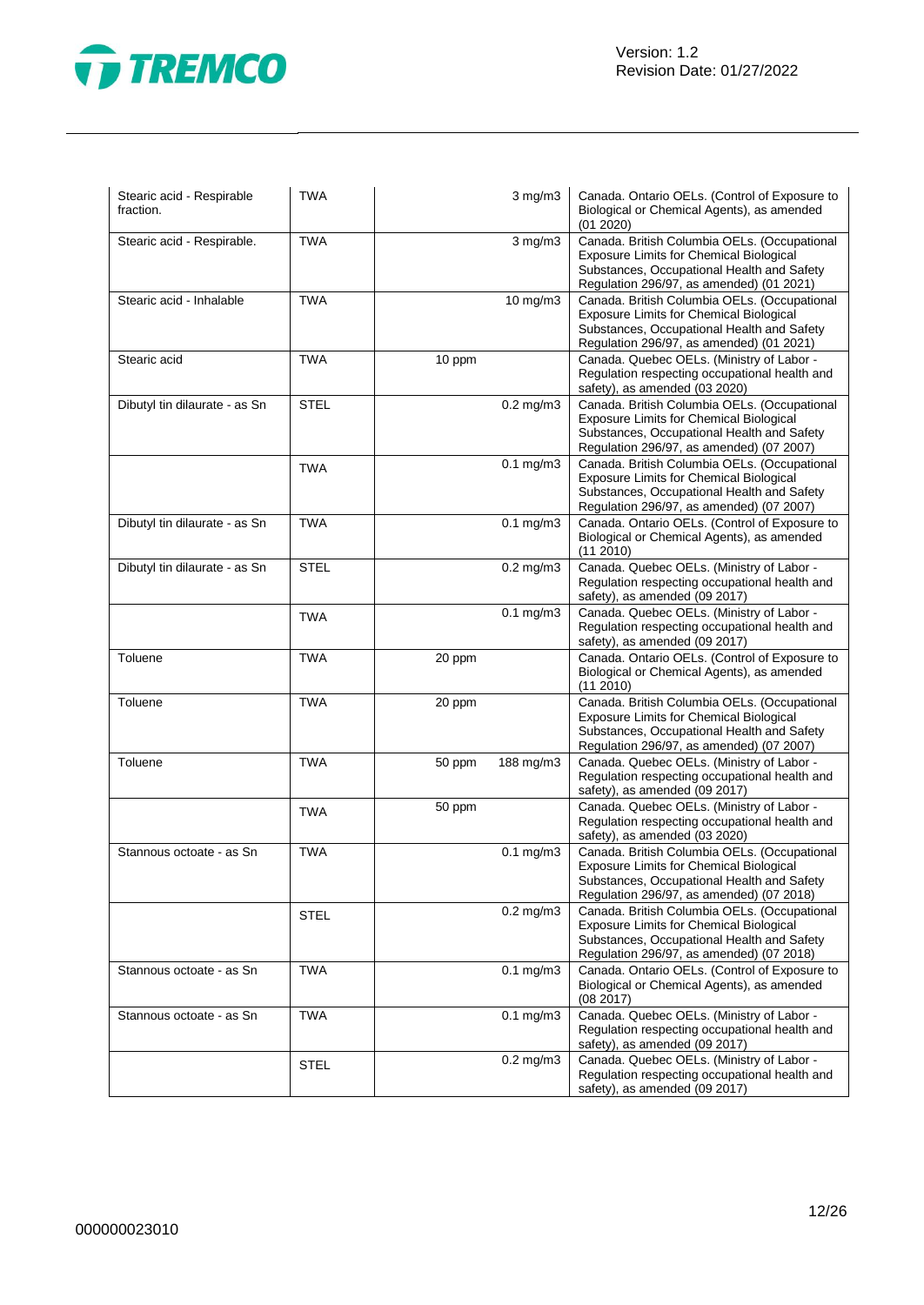

| Crystalline Silica (Quartz)/<br>Silica Sand - Respirable<br>fraction. | <b>TWA</b>  |           | $0.10$ mg/m $3$  | Canada. Ontario OELs. (Control of Exposure to<br>Biological or Chemical Agents), as amended<br>(062015)                                                                                  |
|-----------------------------------------------------------------------|-------------|-----------|------------------|------------------------------------------------------------------------------------------------------------------------------------------------------------------------------------------|
| Crystalline Silica (Quartz)/<br>Silica Sand - Respirable dust.        | <b>TWA</b>  |           | $0.1$ mg/m $3$   | Canada. Quebec OELs. (Ministry of Labor -<br>Regulation respecting occupational health and<br>safety), as amended (09 2017)                                                              |
| Crystalline Silica (Quartz)/<br>Silica Sand - Respirable<br>fraction. | <b>TWA</b>  |           | $0.025$ mg/m $3$ | Canada. British Columbia OELs. (Occupational<br>Exposure Limits for Chemical Biological<br>Substances, Occupational Health and Safety<br>Regulation 296/97, as amended) (06 2020)        |
| 1,2,4-Trimethylbenzene                                                | <b>TWA</b>  | 25 ppm    | 123 mg/m3        | Canada. Alberta OELs (Occupational Health &<br>Safety Code, Schedule 1, Table 2), as<br>amended (07 2009)                                                                                |
| 1,2,4-Trimethylbenzene                                                | <b>TWA</b>  | 25 ppm    |                  | Canada. British Columbia OELs. (Occupational<br>Exposure Limits for Chemical Biological<br>Substances, Occupational Health and Safety<br>Regulation 296/97, as amended) (07 2007)        |
| 1,2,4-Trimethylbenzene                                                | <b>TWA</b>  | 25 ppm    |                  | Canada. Ontario OELs. (Control of Exposure to<br>Biological or Chemical Agents), as amended<br>(112010)                                                                                  |
| 1,2,4-Trimethylbenzene                                                | <b>TWA</b>  | 25 ppm    |                  | Canada. Quebec OELs. (Ministry of Labor -<br>Regulation respecting occupational health and<br>safety), as amended (03 2020)                                                              |
| 1,3,5-Trimethylbenzene                                                | <b>TWA</b>  | 25 ppm    |                  | Canada. Ontario OELs. (Control of Exposure to<br>Biological or Chemical Agents), as amended<br>(11 2010)                                                                                 |
| 1,3,5-Trimethylbenzene                                                | <b>TWA</b>  | 25 ppm    |                  | Canada. British Columbia OELs. (Occupational<br><b>Exposure Limits for Chemical Biological</b><br>Substances, Occupational Health and Safety<br>Regulation 296/97, as amended) (07 2007) |
| 2-Ethylhexanoic acid - Vapor<br>and aerosol, inhalable.               | <b>TWA</b>  |           | 5 mg/m3          | Canada. British Columbia OELs. (Occupational<br>Exposure Limits for Chemical Biological<br>Substances, Occupational Health and Safety<br>Regulation 296/97, as amended) (07 2007)        |
| 2-Ethylhexanoic acid -<br>Inhalable fraction and vapor.               | <b>TWA</b>  |           | $5 \text{ mg/m}$ | Canada. Ontario OELs. (Control of Exposure to<br>Biological or Chemical Agents), as amended<br>(11 2010)                                                                                 |
| Methanol                                                              | <b>TWA</b>  | 200 ppm   |                  | Canada. British Columbia OELs. (Occupational<br>Exposure Limits for Chemical Biological<br>Substances, Occupational Health and Safety<br>Regulation 296/97, as amended) (07 2007)        |
| Methanol                                                              | <b>TWA</b>  | 200 ppm   |                  | Canada. Ontario OELs. (Control of Exposure to<br>Biological or Chemical Agents), as amended<br>(11 2010)                                                                                 |
|                                                                       | <b>STEL</b> | 250 ppm   |                  | Canada. British Columbia OELs. (Occupational<br>Exposure Limits for Chemical Biological<br>Substances, Occupational Health and Safety<br>Regulation 296/97, as amended) (07 2007)        |
|                                                                       | <b>STEL</b> | 250 ppm   |                  | Canada. Ontario OELs. (Control of Exposure to<br>Biological or Chemical Agents), as amended<br>(11 2010)                                                                                 |
| Methanol                                                              | <b>STEL</b> | 250 ppm   | 328 mg/m3        | Canada. Quebec OELs. (Ministry of Labor -<br>Regulation respecting occupational health and<br>safety), as amended (09 2017)                                                              |
|                                                                       | <b>TWA</b>  | 200 ppm   | 262 mg/m3        | Canada. Quebec OELs. (Ministry of Labor -<br>Regulation respecting occupational health and<br>safety), as amended (09 2017)                                                              |
|                                                                       | <b>TWA</b>  | 200 ppm   |                  | Canada. Quebec OELs. (Ministry of Labor -<br>Regulation respecting occupational health and<br>safety), as amended (03 2020)                                                              |
| Benzene                                                               | STEL        | $2.5$ ppm |                  | Canada. British Columbia OELs. (Occupational<br>Exposure Limits for Chemical Biological<br>Substances, Occupational Health and Safety<br>Regulation 296/97, as amended) (07 2007)        |
|                                                                       | <b>TWA</b>  | $0.5$ ppm |                  | Canada. British Columbia OELs. (Occupational<br><b>Exposure Limits for Chemical Biological</b><br>Substances, Occupational Health and Safety<br>Regulation 296/97, as amended) (07 2007) |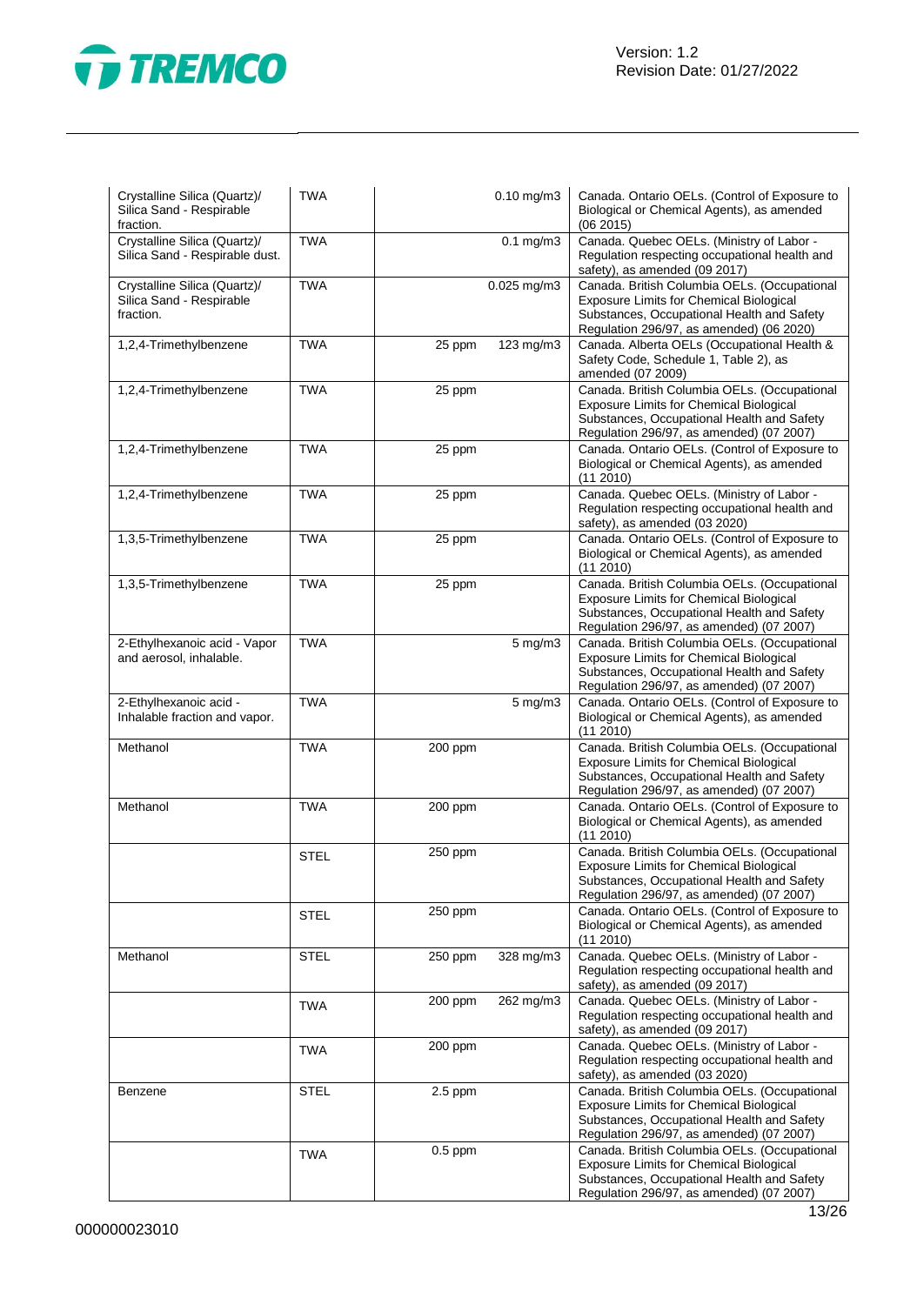

| Benzene | <b>TWA</b>  | $0.5$ ppm |                  | Canada. Ontario OELs. (Control of Exposure to<br>Biological or Chemical Agents), as amended<br>(062015)                     |
|---------|-------------|-----------|------------------|-----------------------------------------------------------------------------------------------------------------------------|
|         | <b>STEL</b> | $2.5$ ppm |                  | Canada. Ontario OELs. (Control of Exposure to<br>Biological or Chemical Agents), as amended<br>(062015)                     |
| Benzene | <b>TWA</b>  | 1 ppm     | $3 \text{ mg/m}$ | Canada. Quebec OELs. (Ministry of Labor -<br>Regulation respecting occupational health and<br>safety), as amended (09 2017) |
|         | <b>STEL</b> | 5 ppm     | 15.5 mg/m3       | Canada. Quebec OELs. (Ministry of Labor -<br>Regulation respecting occupational health and<br>safety), as amended (09 2017) |
|         | <b>TWA</b>  | 1 ppm     |                  | Canada. Quebec OELs. (Ministry of Labor -<br>Regulation respecting occupational health and<br>safety), as amended (03 2020) |

# **Biological Limit Values**

| <b>Chemical Identity</b>                                                                            | <b>Exposure Limit Values</b>     | <b>Source</b>       |
|-----------------------------------------------------------------------------------------------------|----------------------------------|---------------------|
| Xylene (Methylhippuric acids:<br>Sampling time: End of shift.)                                      | 1.5 g/g (Creatinine in urine)    | ACGIH BEI (03 2013) |
| Ethylbenzene (Sum of<br>mandelic acid and<br>phenylglyoxylic acid:<br>Sampling time: End of shift.) | $0.15$ g/g (Creatinine in urine) | ACGIH BEI (02 2014) |

# **Appropriate Engineering Controls**

Mechanical ventilation or local exhaust ventilation may be required. Observe good industrial hygiene practices. Observe occupational exposure limits and minimize the risk of inhalation of dust.

# **Individual protection measures, such as personal protective equipment**

| <b>Eye/face protection:</b>                       | Wear safety glasses with side shields (or goggles).                                                                                                                                                                                                                                                                                                                                                                                                                                       |
|---------------------------------------------------|-------------------------------------------------------------------------------------------------------------------------------------------------------------------------------------------------------------------------------------------------------------------------------------------------------------------------------------------------------------------------------------------------------------------------------------------------------------------------------------------|
| <b>Skin Protection</b><br><b>Hand Protection:</b> | Additional Information: Use suitable protective gloves if risk of skin contact.                                                                                                                                                                                                                                                                                                                                                                                                           |
| <b>Skin and Body Protection:</b>                  | Wear suitable protective clothing. Wear chemical-resistant gloves,<br>footwear, and protective clothing appropriate for the risk of exposure.<br>Contact health and safety professional or manufacturer for specific<br>information.                                                                                                                                                                                                                                                      |
| <b>Respiratory Protection:</b>                    | If engineering controls do not maintain airborne concentrations below<br>recommended exposure limits (where applicable) or to an acceptable level<br>(in countries where exposure limits have not been established), an<br>approved respirator must be worn. Air-purifying respirator with an<br>appropriate, government approved (where applicable), air-purifying filter,<br>cartridge or canister. Contact health and safety professional or<br>manufacturer for specific information. |
| <b>Hygiene measures:</b>                          | Observe good industrial hygiene practices. Wash hands before breaks and<br>immediately after handling the product. Do not handle until all safety<br>precautions have been read and understood. Obtain special instructions<br>before use. Contaminated work clothing should not be allowed out of the<br>workplace. Avoid contact with skin.                                                                                                                                             |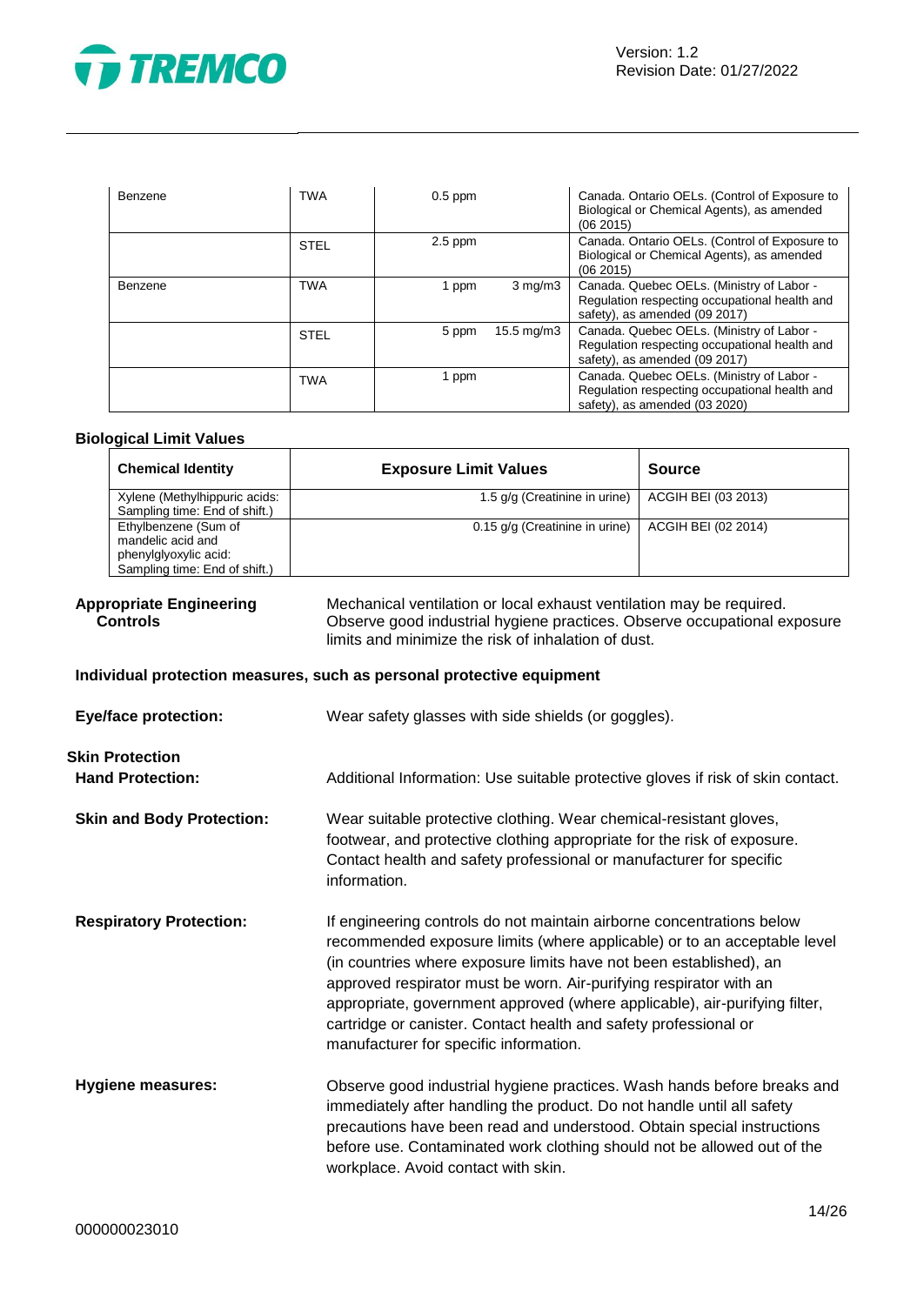

# **9. Physical and chemical properties**

| Appearance                                            |                                                                                                                                                                                                                                                                                                 |  |
|-------------------------------------------------------|-------------------------------------------------------------------------------------------------------------------------------------------------------------------------------------------------------------------------------------------------------------------------------------------------|--|
| <b>Physical state:</b>                                | solid solid solid                                                                                                                                                                                                                                                                               |  |
| Form:                                                 | Paste Paste Paste                                                                                                                                                                                                                                                                               |  |
| Color:                                                | <b>Black</b>                                                                                                                                                                                                                                                                                    |  |
| Odor:                                                 | Mild, Mild, Mild                                                                                                                                                                                                                                                                                |  |
| Odor threshold:                                       | No data available.                                                                                                                                                                                                                                                                              |  |
| pH:                                                   | No data available.                                                                                                                                                                                                                                                                              |  |
| <b>Melting point/freezing point:</b>                  | No data available.                                                                                                                                                                                                                                                                              |  |
| Initial boiling point and boiling range:              | No data available.                                                                                                                                                                                                                                                                              |  |
| <b>Flash Point:</b>                                   | No data available.                                                                                                                                                                                                                                                                              |  |
| <b>Evaporation rate:</b>                              | Slower than n-Butyl Acetate Slower than n-Butyl Acetate<br>Slower than n-Butyl Acetate                                                                                                                                                                                                          |  |
| Flammability (solid, gas):                            | No No No                                                                                                                                                                                                                                                                                        |  |
| Upper/lower limit on flammability or explosive limits |                                                                                                                                                                                                                                                                                                 |  |
| Flammability limit - upper (%):                       | No data available.                                                                                                                                                                                                                                                                              |  |
| Flammability limit - lower (%):                       | No data available.                                                                                                                                                                                                                                                                              |  |
| <b>Explosive limit - upper:</b>                       | No data available.                                                                                                                                                                                                                                                                              |  |
| <b>Explosive limit - lower:</b>                       | No data available.                                                                                                                                                                                                                                                                              |  |
| Vapor pressure:                                       | No data available.                                                                                                                                                                                                                                                                              |  |
| Vapor density:                                        | Vapors are heavier than air and may travel along the floor and<br>in the bottom of containers. Vapors are heavier than air and<br>may travel along the floor and in the bottom of containers.<br>Vapors are heavier than air and may travel along the floor and<br>in the bottom of containers. |  |
| <b>Relative density:</b>                              | 1.3297                                                                                                                                                                                                                                                                                          |  |
| Solubility(ies)                                       |                                                                                                                                                                                                                                                                                                 |  |
| <b>Solubility in water:</b>                           | Insoluble in water<br>Insoluble in water<br>Insoluble in water                                                                                                                                                                                                                                  |  |
| Solubility (other):                                   | No data available.                                                                                                                                                                                                                                                                              |  |
| Partition coefficient (n-octanol/water):              | No data available.                                                                                                                                                                                                                                                                              |  |
| Auto-ignition temperature:                            | No data available.                                                                                                                                                                                                                                                                              |  |
| <b>Decomposition temperature:</b>                     | No data available.                                                                                                                                                                                                                                                                              |  |
| <b>Viscosity:</b>                                     | No data available.                                                                                                                                                                                                                                                                              |  |

# **10. Stability and reactivity**

| <b>Reactivity:</b>                            | No data available.                          |
|-----------------------------------------------|---------------------------------------------|
| <b>Chemical Stability:</b>                    | Material is stable under normal conditions. |
| <b>Possibility of hazardous</b><br>reactions: | No data available.                          |
| <b>Conditions to avoid:</b>                   | Avoid heat or contamination.                |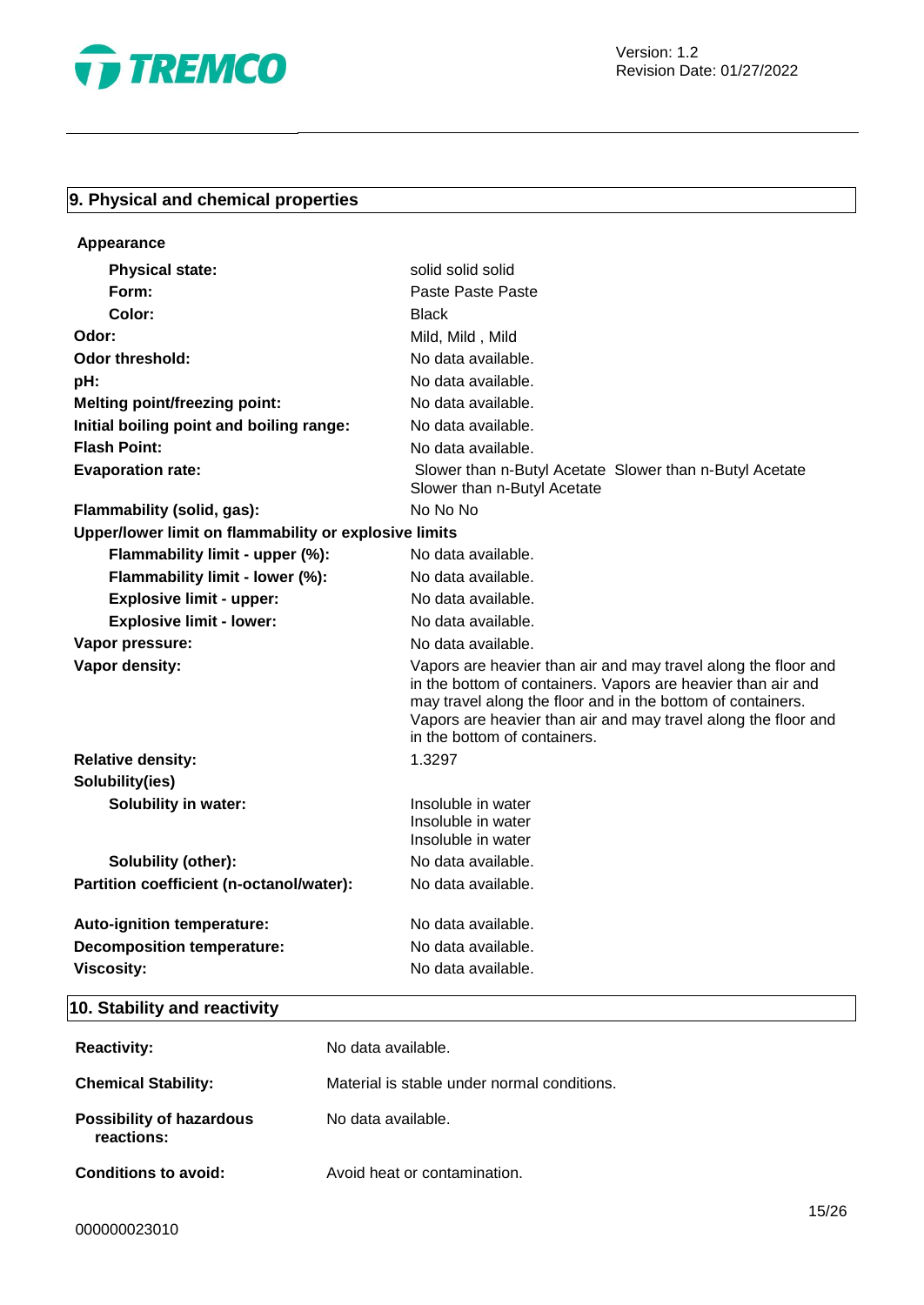

| <b>Incompatible Materials:</b>                     | Alcohols. Amines. Strong acids. Avoid contact with oxidizing agents (e.g.                                                                                                                                                   |
|----------------------------------------------------|-----------------------------------------------------------------------------------------------------------------------------------------------------------------------------------------------------------------------------|
|                                                    | nitric acid, peroxides and chromates). Strong bases. Water, moisture.<br>Alcohols. Amines. Strong acids. Avoid contact with oxidizing agents (e.g.                                                                          |
|                                                    | nitric acid, peroxides and chromates). Strong bases. Water, moisture.<br>Alcohols. Amines. Strong acids. Avoid contact with oxidizing agents (e.g.<br>nitric acid, peroxides and chromates). Strong bases. Water, moisture. |
| <b>Hazardous Decomposition</b><br><b>Products:</b> | Thermal decomposition or combustion may liberate carbon oxides and<br>other toxic gases or vapors.                                                                                                                          |
| 11. Toxicological information                      |                                                                                                                                                                                                                             |

| Inhalation:          | In high concentrations, vapors, fumes or mists may irritate nose, throat and<br>mucus membranes.          |
|----------------------|-----------------------------------------------------------------------------------------------------------|
| <b>Skin Contact:</b> | May be harmful in contact with skin. Causes mild skin irritation. May cause<br>an allergic skin reaction. |
| Eye contact:         | Eye contact is possible and should be avoided.                                                            |

# **Ingestion:** May be ingested by accident. Ingestion may cause irritation and malaise.

# **Symptoms related to the physical, chemical and toxicological characteristics**

| Inhalation:          | No data available. |
|----------------------|--------------------|
| <b>Skin Contact:</b> | No data available. |
| Eye contact:         | No data available. |
| Ingestion:           | No data available. |

# **Information on toxicological effects**

# **Acute toxicity (list all possible routes of exposure)**

| Oral<br><b>Product:</b>                      | ATEmix: 5,003.55 mg/kg                  |
|----------------------------------------------|-----------------------------------------|
| Dermal<br><b>Product:</b>                    | ATEmix: 4,196.51 mg/kg                  |
| <b>Inhalation</b><br><b>Product:</b>         | ATEmix: 25.44 mg/l<br>ATEmix: 3.99 mg/l |
| <b>Repeated dose toxicity</b><br>Product:    | No data available.                      |
| Skin Corrosion/Irritation<br><b>Product:</b> | No data available.                      |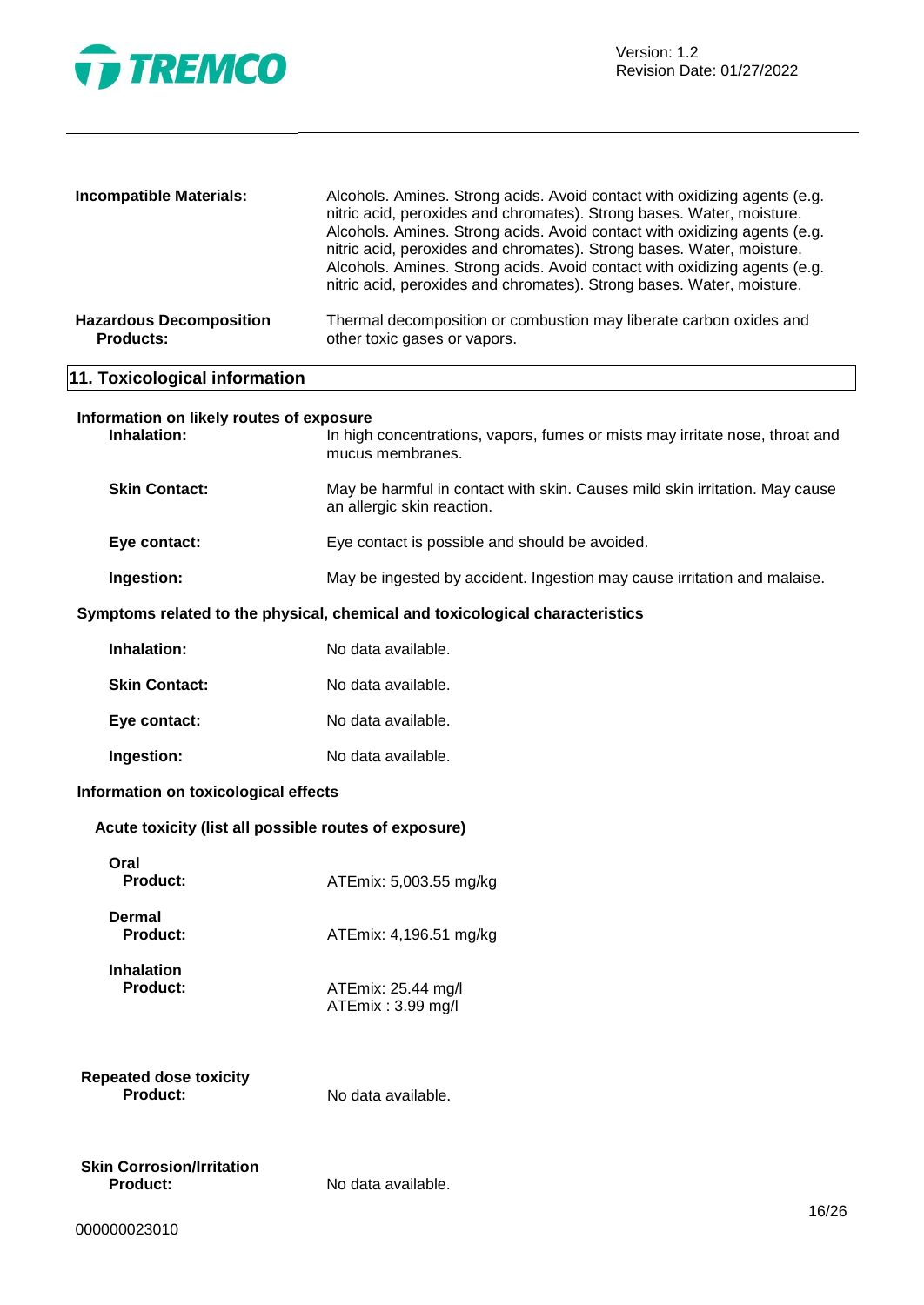

# **Specified substance(s):**

| Calcium carbonate                           | in vivo (Rabbit): Not irritant, 24 - 72 h                                      |
|---------------------------------------------|--------------------------------------------------------------------------------|
| Xylene                                      | in vivo (Rat): Slightly irritating, 24 h                                       |
| Carbon Black                                | in vivo (Rabbit): Not irritant, 1 - 72 h                                       |
| Hydrotreated heavy<br>naphthenic distillate | in vivo (Rabbit): Category 2, 24 - 72 h                                        |
| Stearic acid                                | in vivo (Rabbit): Not irritant, 24 - 72 h                                      |
| Dibutyl tin dilaurate                       | In vitro (Human, in vitro reconstituted epidermis model): Not irritant, 15 min |

# **Serious Eye Damage/Eye Irritation**

| <b>Product:</b><br>Specified substance(s):                  | No data available.                                                                                                   |
|-------------------------------------------------------------|----------------------------------------------------------------------------------------------------------------------|
| Calcium carbonate                                           | Rabbit, 24 - 72 hrs: Not irritating                                                                                  |
| Xylene                                                      | Rabbit, 24 hrs: Moderately irritating                                                                                |
| Carbon Black                                                | Rabbit, 24 - 72 hrs: Not irritating                                                                                  |
| Ethylbenzene                                                | Rabbit, 7 d: Slightly irritating                                                                                     |
| Hydrotreated heavy<br>naphthenic distillate                 | Rabbit, 24 hrs: Not irritating                                                                                       |
| Stearic acid                                                | Rabbit, 27 - 72 hrs: Not irritating                                                                                  |
| Dibutyl tin dilaurate                                       | Rabbit, 24 hrs: Highly irritating                                                                                    |
| <b>Respiratory or Skin Sensitization</b><br><b>Product:</b> | May cause allergy or asthma symptoms or breathing difficulties if inhaled.<br>May cause sensitization by inhalation. |

# **IARC Monographs on the Evaluation of Carcinogenic Risks to Humans:**

| Carbon Black | Overall evaluation: Possibly carcinogenic to humans. |
|--------------|------------------------------------------------------|
| Ethylbenzene | Overall evaluation: Possibly carcinogenic to humans. |

Suspected of causing cancer.

# **US. National Toxicology Program (NTP) Report on Carcinogens:**

Carbon Black Known To Be Human Carcinogen.

**Carcinogenicity**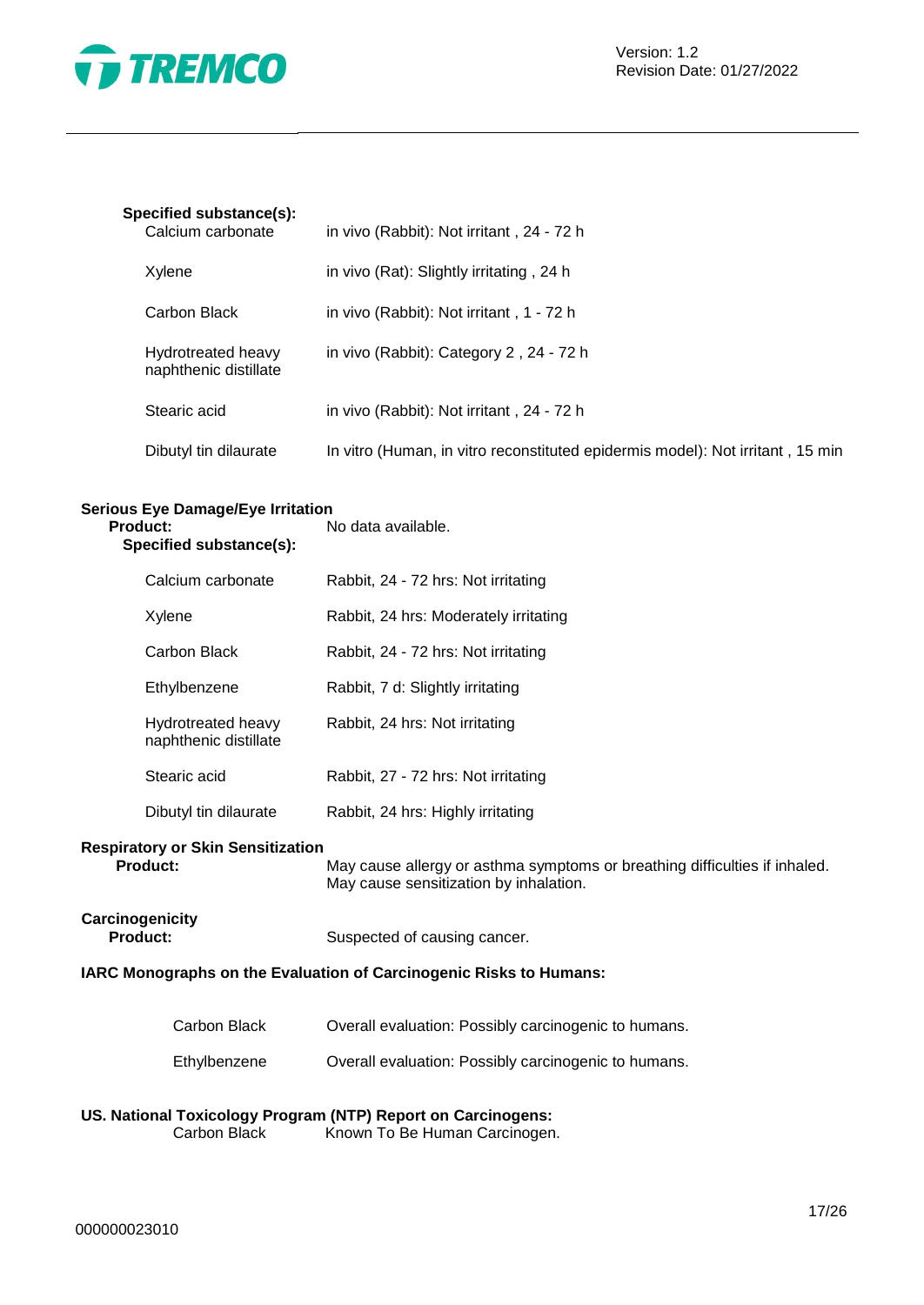

| US. OSHA Specifically Regulated Substances (29 CFR 1910.1001-1050), as amended:<br>Polyvinyl chloride |                                           |
|-------------------------------------------------------------------------------------------------------|-------------------------------------------|
|                                                                                                       | Cancer                                    |
| <b>Germ Cell Mutagenicity</b>                                                                         |                                           |
| In vitro<br><b>Product:</b>                                                                           | No data available.                        |
| In vivo<br>Product:                                                                                   | No data available.                        |
| <b>Reproductive toxicity</b><br>Product:                                                              | May damage fertility or the unborn child. |
| <b>Specific Target Organ Toxicity - Single Exposure</b><br>Product:                                   | No data available.                        |
| <b>Specific Target Organ Toxicity - Repeated Exposure</b><br>Product:                                 | No data available.                        |
| <b>Aspiration Hazard</b><br><b>Product:</b>                                                           | No data available.                        |
| Other effects:                                                                                        | No data available.                        |

# **12. Ecological information**

# **Ecotoxicity:**

# **Acute hazards to the aquatic environment:**

**Fish**

No data available.

| Specified substance(s):<br>Diisodecyl phthalate | LC 50 (Fathead minnow (Pimephales promelas), $96 h$ ): $> 0.47$ mg/l Mortality  |
|-------------------------------------------------|---------------------------------------------------------------------------------|
| Xylene                                          | LC 50 (Fathead minnow (Pimephales promelas), 96 h): 13.41 mg/l Mortality        |
| Ethylbenzene                                    | LC 50 (Oncorhynchus mykiss, 96 h): 4.2 mg/l Experimental result, Key study      |
| Isophorone Diisocyanate                         | LC 50 (Cyprinus carpio, 96 h): > 208 mg/l Experimental result, Key study        |
| Hydrotreated heavy<br>naphthenic distillate     | LL 50 (Pimephales promelas, 96 h): > 100 mg/l Experimental result, Key<br>study |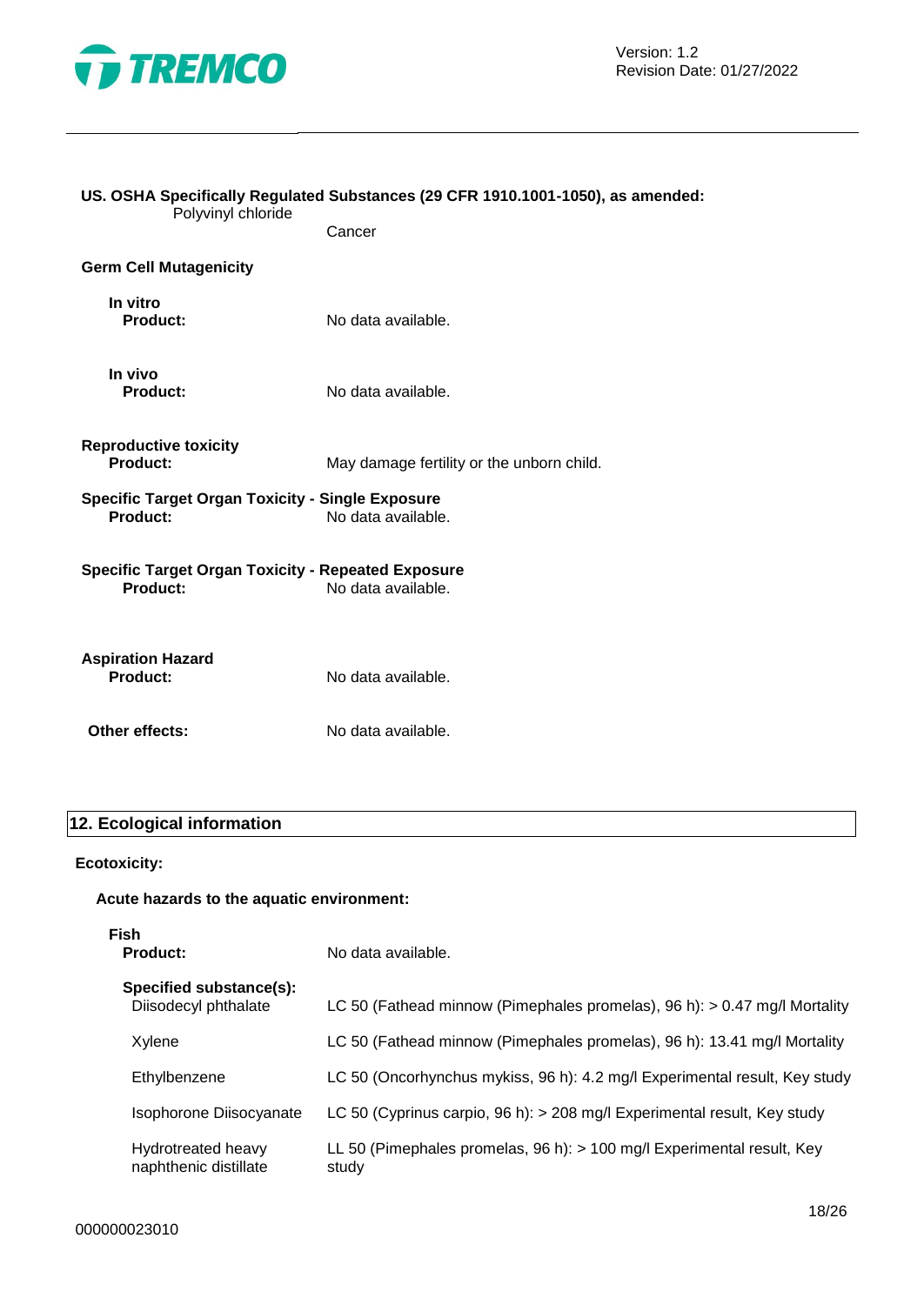

| lodopropynyl<br>butylcarbamate                  | LC 50 (Rainbow trout, donaldson trout (Oncorhynchus mykiss), 96 h): 0.05 -<br>0.089 mg/l Mortality                                                                                                                                                                                                                                                                                                                |
|-------------------------------------------------|-------------------------------------------------------------------------------------------------------------------------------------------------------------------------------------------------------------------------------------------------------------------------------------------------------------------------------------------------------------------------------------------------------------------|
| <b>Aquatic Invertebrates</b><br><b>Product:</b> | No data available.                                                                                                                                                                                                                                                                                                                                                                                                |
| Specified substance(s):<br>Diisodecyl phthalate | EC 50 (Opossum shrimp (Americamysis bahia), 96 h): > 0.08 mg/l Mortality                                                                                                                                                                                                                                                                                                                                          |
| Carbon Black                                    | LC 50 (Daphnia sp., 48 h): 164 mg/l QSAR QSAR, Key study                                                                                                                                                                                                                                                                                                                                                          |
| Ethylbenzene                                    | EC 50 (Daphnia magna, 48 h): 1.8 - 2.4 mg/l Experimental result, Key study                                                                                                                                                                                                                                                                                                                                        |
| Isophorone Diisocyanate                         | EC 50 (Daphnia magna, 48 h): 27 mg/l Experimental result, Key study                                                                                                                                                                                                                                                                                                                                               |
| Hydrotreated heavy<br>naphthenic distillate     | LL 50 (Gammarus pulex, 72 h): > 10,000 mg/l Experimental result, Key<br>study<br>LL 50 (Gammarus pulex, 96 h): > 10,000 mg/l Experimental result, Key<br>study<br>LL 50 (Gammarus pulex, 48 h): > 10,000 mg/l Experimental result, Key<br>study<br>NOAEL (Daphnia magna, 48 h): >= 10,000 mg/l Experimental result, Key<br>study<br>LL 50 (Gammarus pulex, 24 h): > 10,000 mg/l Experimental result, Key<br>study |
| Stearic acid                                    | EC 50 (Daphnia magna, 48 h): > 4.8 mg/l Read-across based on grouping of<br>substances (category approach), Weight of Evidence study                                                                                                                                                                                                                                                                              |
| Dibutyl tin dilaurate                           | EC 50 (Water flea (Daphnia magna), 24 h): 0.66 mg/l Intoxication<br>EC 50 (Daphnia magna, 48 h): 1.7 - 3.4 mg/l Experimental result, Key study                                                                                                                                                                                                                                                                    |

# **Chronic hazards to the aquatic environment:**

| Fish<br><b>Product:</b>                                                | No data available.                                                                                                                                             |
|------------------------------------------------------------------------|----------------------------------------------------------------------------------------------------------------------------------------------------------------|
| Specified substance(s):<br>Hydrotreated heavy<br>naphthenic distillate | NOAEL (Oncorhynchus mykiss): >= 1,000 mg/l QSAR QSAR, Supporting<br>study                                                                                      |
| <b>Aquatic Invertebrates</b><br><b>Product:</b>                        | No data available.                                                                                                                                             |
| Specified substance(s):<br>Carbon Black                                | EC 50 (Daphnia sp.): 4.9 mg/l QSAR QSAR, Key study                                                                                                             |
| Ethylbenzene                                                           | NOAEL (Ceriodaphnia dubia): 1 mg/l Other, Key study                                                                                                            |
| Isophorone Diisocyanate                                                | NOAEL (Daphnia magna): 3 mg/l Read-across from supporting substance<br>(structural analogue or surrogate), Key study                                           |
| Hydrotreated heavy<br>naphthenic distillate                            | NOAEL (Daphnia magna): >= 1,000 mg/l Experimental result, Supporting<br>study<br>NOAEL (Daphnia magna): >= 1,000 mg/l Experimental result, Supporting<br>study |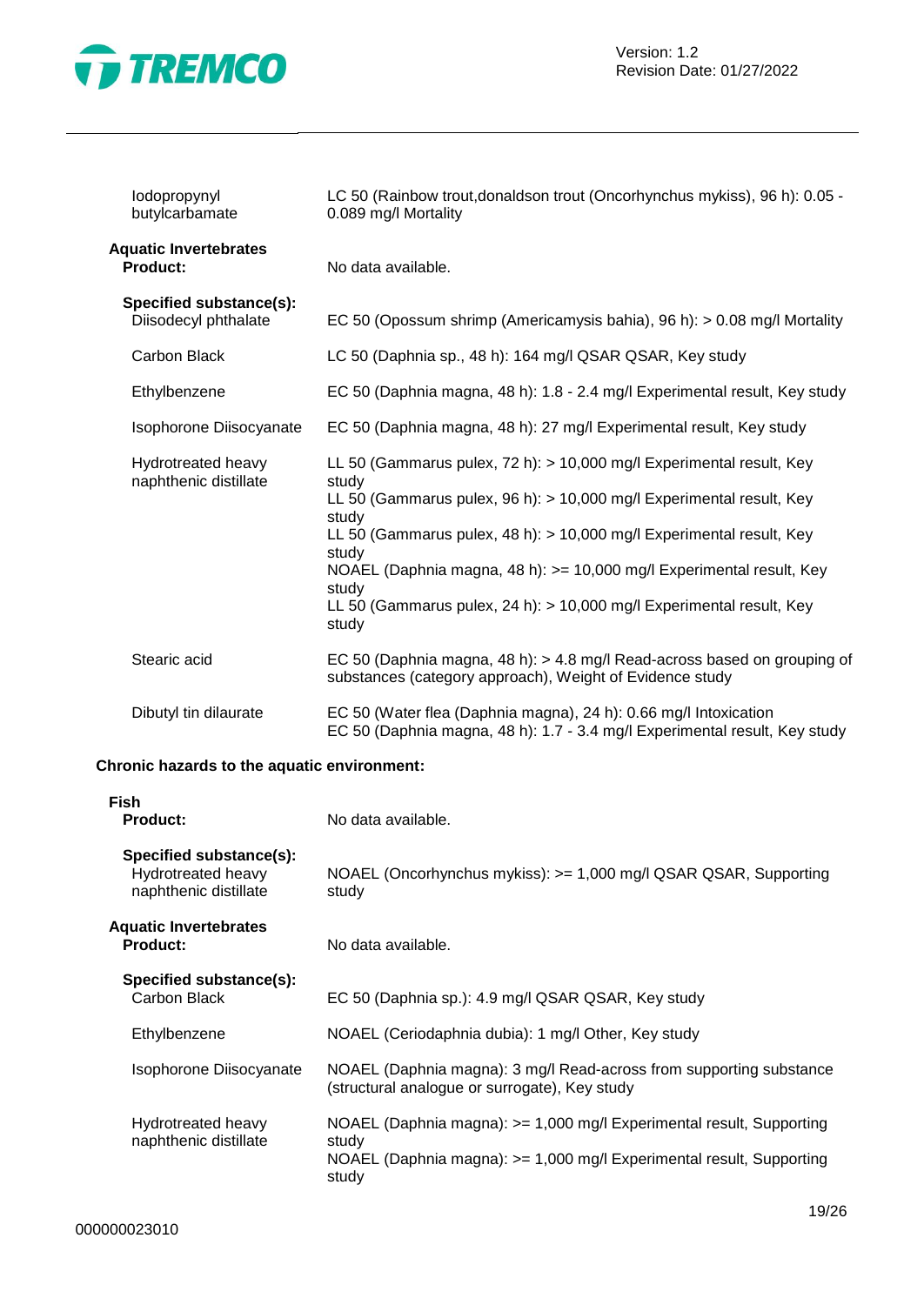

NOAEL (Daphnia magna): >= 1 mg/l Experimental result, Supporting study EC 50 (Daphnia magna): > 1,000 mg/l Experimental result, Supporting study EC 50 (Daphnia magna): > 1,000 mg/l Experimental result, Supporting study

| <b>Toxicity to Aquatic Plants</b> |                    |
|-----------------------------------|--------------------|
| <b>Product:</b>                   | No data available. |

# **Persistence and Degradability**

| <b>Biodegradation</b><br><b>Product:</b>    | No data available.                                                                                                                                                                                                                                                                                                                                |
|---------------------------------------------|---------------------------------------------------------------------------------------------------------------------------------------------------------------------------------------------------------------------------------------------------------------------------------------------------------------------------------------------------|
| Specified substance(s):<br>Ethylbenzene     | 70 - 80 % (28 d) Detected in water. Experimental result, Key study                                                                                                                                                                                                                                                                                |
| Isophorone Diisocyanate                     | > 0 % (28 d) Detected in water. Experimental result, Key study                                                                                                                                                                                                                                                                                    |
| Hydrotreated heavy<br>naphthenic distillate | 2 - 4 % (28 d) Detected in water. Experimental result, Supporting study<br>2 - 8 % (28 d) Detected in water. Experimental result, Supporting study<br>31 % (28 d) Detected in water. Read-across based on grouping of<br>substances (category approach), Supporting study<br>31 % (28 d) Detected in water. Experimental result, Supporting study |
| Dibutyl tin dilaurate                       | 23 % (39 d) Detected in water. Experimental result, Key study                                                                                                                                                                                                                                                                                     |
| <b>BOD/COD Ratio</b><br><b>Product:</b>     | No data available.                                                                                                                                                                                                                                                                                                                                |

| <b>Bioaccumulative potential</b><br><b>Bioconcentration Factor (BCF)</b><br>Product: | No data available.                                                                                                                                                                                                                                                                                                                                                          |
|--------------------------------------------------------------------------------------|-----------------------------------------------------------------------------------------------------------------------------------------------------------------------------------------------------------------------------------------------------------------------------------------------------------------------------------------------------------------------------|
| Specified substance(s):<br>Xylene                                                    | Oncorhynchus mykiss, Aquatic sediment Experimental result, Key study<br>Oncorhynchus mykiss, Aquatic sediment Experimental result, Key study<br>Oncorhynchus mykiss, Aquatic sediment Experimental result, Key study                                                                                                                                                        |
| Ethylbenzene                                                                         | Selenastrum capricornutum, Aquatic sediment Other, Supporting study<br>Carassius auratus, Aquatic sediment Other, Supporting study<br>Crassostrea virginica; Mytilus edulis; Tapes semidecussata, Aquatic<br>sediment Other, Supporting study<br>Oncorhynchus kisutch, Aquatic sediment Other, Key study<br>Platichthys stellatus, Aquatic sediment Other, Supporting study |
| Isophorone Diisocyanate                                                              | Aquatic sediment QSAR, Not specified<br>Aquatic sediment QSAR, Not specified                                                                                                                                                                                                                                                                                                |
| Partition Coefficient n-octanol / water (log Kow)<br><b>Product:</b>                 | No data available.                                                                                                                                                                                                                                                                                                                                                          |

| Specified substance(s): |                |
|-------------------------|----------------|
| Diisodecyl phthalate    | Log Kow: 10.36 |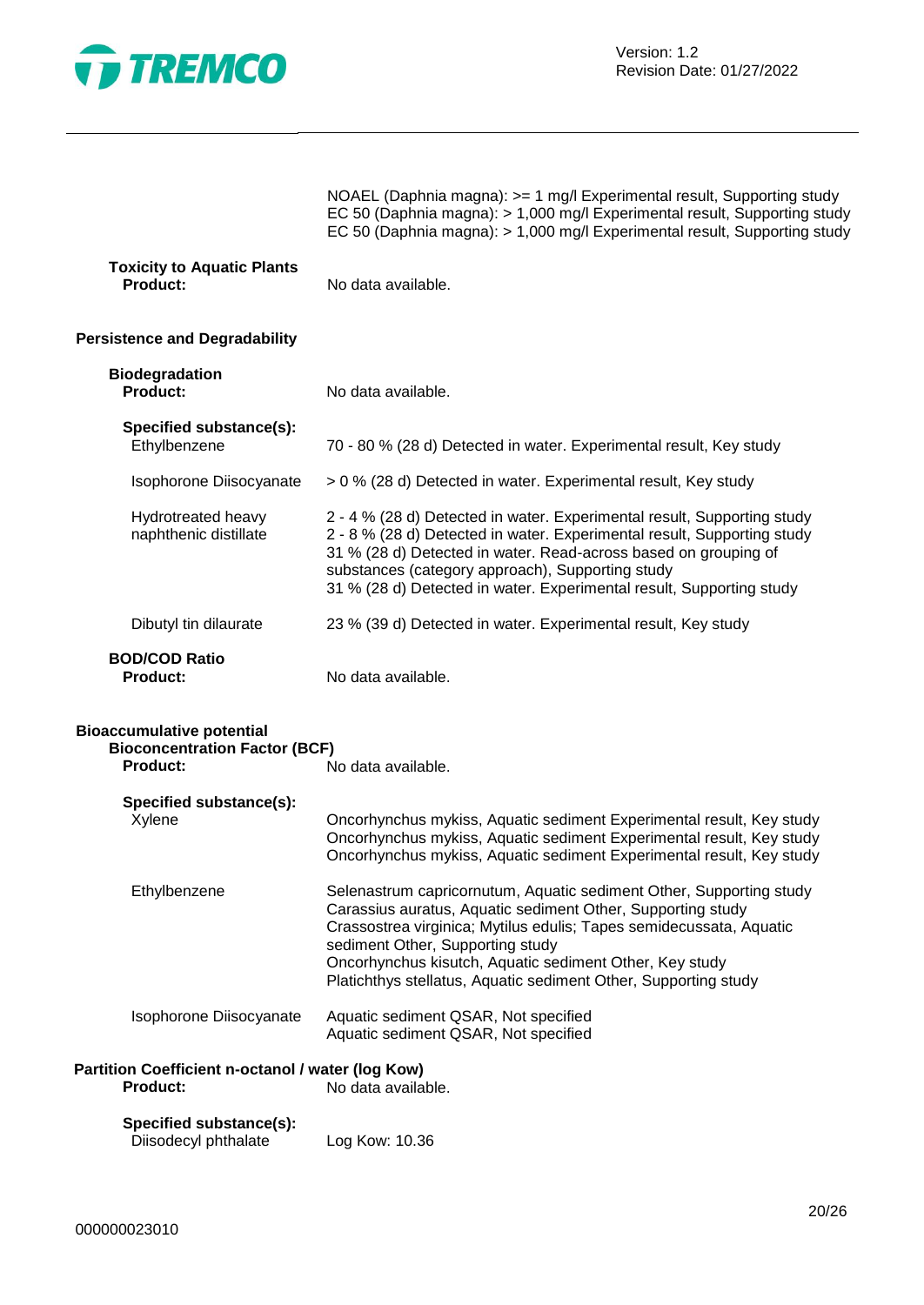

| Xylene                      |                         | Log Kow: 2.77 - 3.15 No Not specified, Not specified                                                                                  |
|-----------------------------|-------------------------|---------------------------------------------------------------------------------------------------------------------------------------|
| Ethylbenzene                |                         | Log Kow: 3.15<br>Log Kow: 3.13 - 3.14 No Other, Supporting study                                                                      |
|                             | Isophorone Diisocyanate | Log Kow: 4.75                                                                                                                         |
| Stearic acid                |                         | Log Kow: 8.23                                                                                                                         |
| Dibutyl tin dilaurate       |                         | Log Kow: 3.12                                                                                                                         |
| <b>Mobility in soil:</b>    |                         | No data available.                                                                                                                    |
| Other adverse effects:      |                         | Toxic to aquatic life with long lasting effects.                                                                                      |
| 13. Disposal considerations |                         |                                                                                                                                       |
| <b>Disposal methods:</b>    |                         | Dispose of waste at an appropriate treatment and disposal facility in<br>accordance with applicable laws and regulations, and product |

characteristics at time of disposal.

| <b>Contaminated Packaging:</b> | No data available. |
|--------------------------------|--------------------|

# **14. Transport information**

# **TDG:**

Not Regulated

### **CFR / DOT:**

Not Regulated

# **IMDG:**

Not Regulated

# **Further Information:**

The above shipping description may not be accurate for all container sizes and all modes of transportation. Please refer to Bill of Lading.

# **15. Regulatory information**

#### **US Federal Regulations**

# **TSCA Section 12(b) Export Notification (40 CFR 707, Subpt. D)**

None present or none present in regulated quantities.

**US. Toxic Substances Control Act (TSCA) Section 5(a)(2) Final Significant New Use Rules (SNURs) (40 CFR 721, Subpt E)**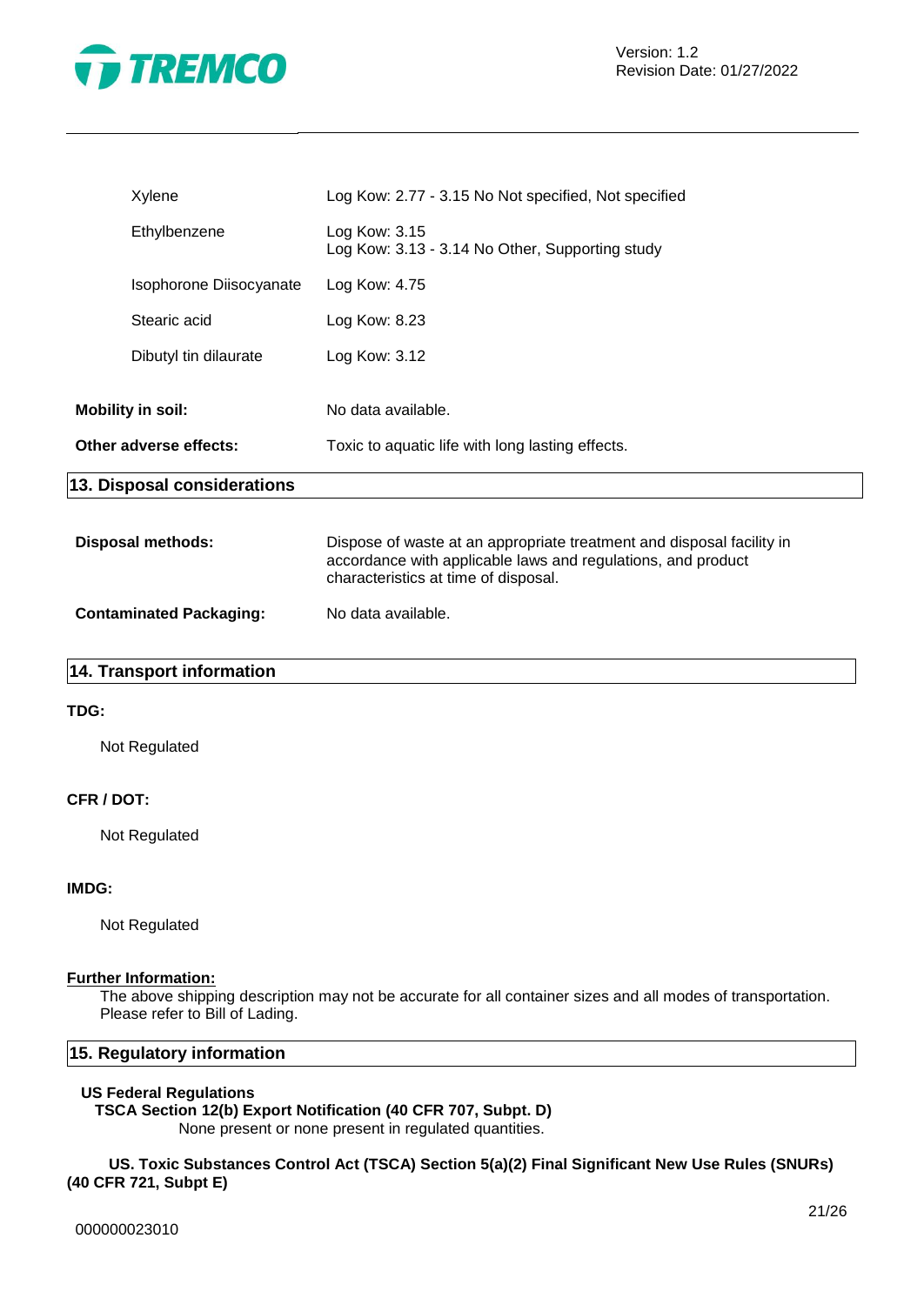

None present or none present in regulated quantities.

# **US. OSHA Specifically Regulated Substances (29 CFR 1910.1001-1050), as amended**

| <b>Chemical Identity</b><br>Polyvinyl chloride | OSHA hazard(s)<br>Blood<br>Liver<br>Cancer<br>Flammability<br>Central nervous system                                   |
|------------------------------------------------|------------------------------------------------------------------------------------------------------------------------|
| Crystalline Silica<br>(Quartz)/ Silica Sand    | kidney effects<br>lung effects<br>immune system effects<br>Cancer                                                      |
| Benzene                                        | Blood<br>respiratory tract irritation<br>Central nervous system<br>Flammability<br>Cancer<br>Skin<br>Aspiration<br>Eve |

# **CERCLA Hazardous Substance List (40 CFR 302.4):**

| <b>Chemical Identity</b> | <b>Reportable quantity</b> |
|--------------------------|----------------------------|
| Xylene                   | $100$ lbs.                 |
| Ethylbenzene             | 1000 lbs.                  |
| Toluene                  | $1000$ lbs.                |
| Methanol                 | 5000 lbs.                  |
| Benzene                  | $10$ lbs.                  |
|                          |                            |

# **Superfund Amendments and Reauthorization Act of 1986 (SARA)**

#### **Hazard categories**

Immediate (Acute) Health Hazards Delayed (Chronic) Health Hazard Acute toxicity (any route or exposure) Respiratory or Skin Sensitization **Carcinogenicity** Reproductive toxicity

**US. EPCRA (SARA Title III) Section 304 Extremely Hazardous Substances Reporting Quantities and the Comprehensive Environmental Response, Compensation, and Liability Act (CERCLA) Hazardous Substances**

Not regulated.

# **US. EPCRA (SARA Title III Section 313 Toxic Chemical Release Inventory (TRI) Reporting**

| <b>Chemical Identity</b> | % by weight |  |
|--------------------------|-------------|--|
| Xylene                   | $\%$        |  |
| Ethylbenzene             | $\%$        |  |

**Clean Air Act (CAA) Section 112(r) Accidental Release Prevention (40 CFR 68.130)** None present or none present in regulated quantities.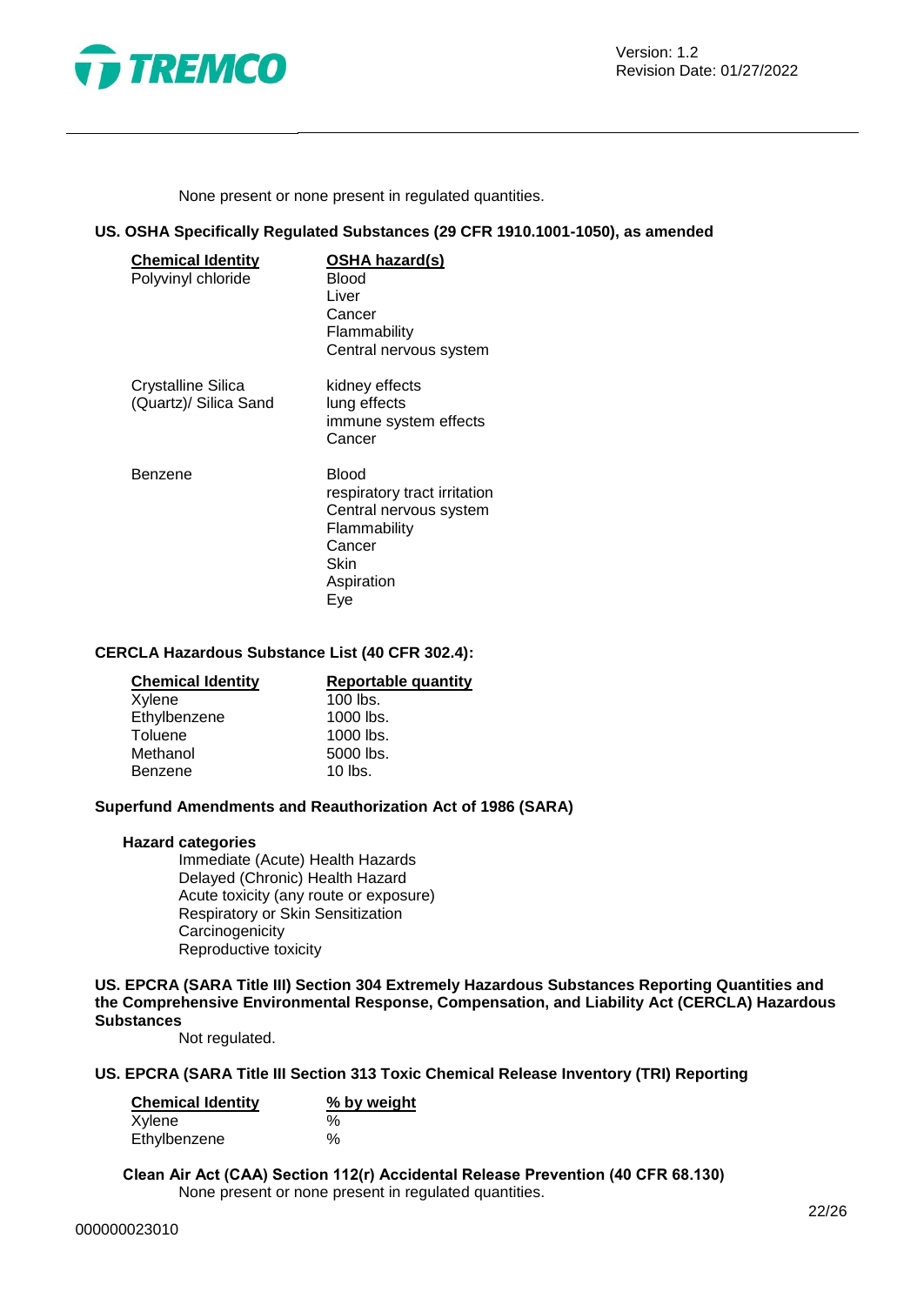

# **Clean Water Act Section 311 Hazardous Substances (40 CFR 117.3)**

**Chemical Identity Reportable quantity** Xylene Reportable quantity: lbs.

# **US State Regulations**

# **US. California Proposition 65**



**WARNING**

Cancer and Reproductive Harm - www.P65Warnings.ca.gov

# **US. New Jersey Worker and Community Right-to-Know Act**

#### **Chemical Identity**

Calcium carbonate Polyvinyl chloride Calcium Carbonate (Limestone) Xylene Calcium oxide Carbon Black Ethylbenzene Hydrotreated heavy naphthenic distillate

# **US. Massachusetts RTK - Substance List**

**Chemical Identity**

Calcium carbonate Calcium Carbonate (Limestone) Xylene Isophorone Diisocyanate Crystalline Silica (Quartz)/ Silica Sand

# **US. Pennsylvania RTK - Hazardous Substances**

# **Chemical Identity**

Calcium carbonate Calcium Carbonate (Limestone) Diisodecyl phthalate Xylene Calcium oxide Carbon Black

# **US. Rhode Island RTK**

# **Chemical Identity**

Calcium carbonate Polyvinyl chloride Calcium Carbonate (Limestone) Xylene

# **International regulations**

# **Montreal protocol**

Not applicable

# **Stockholm convention**

Not applicable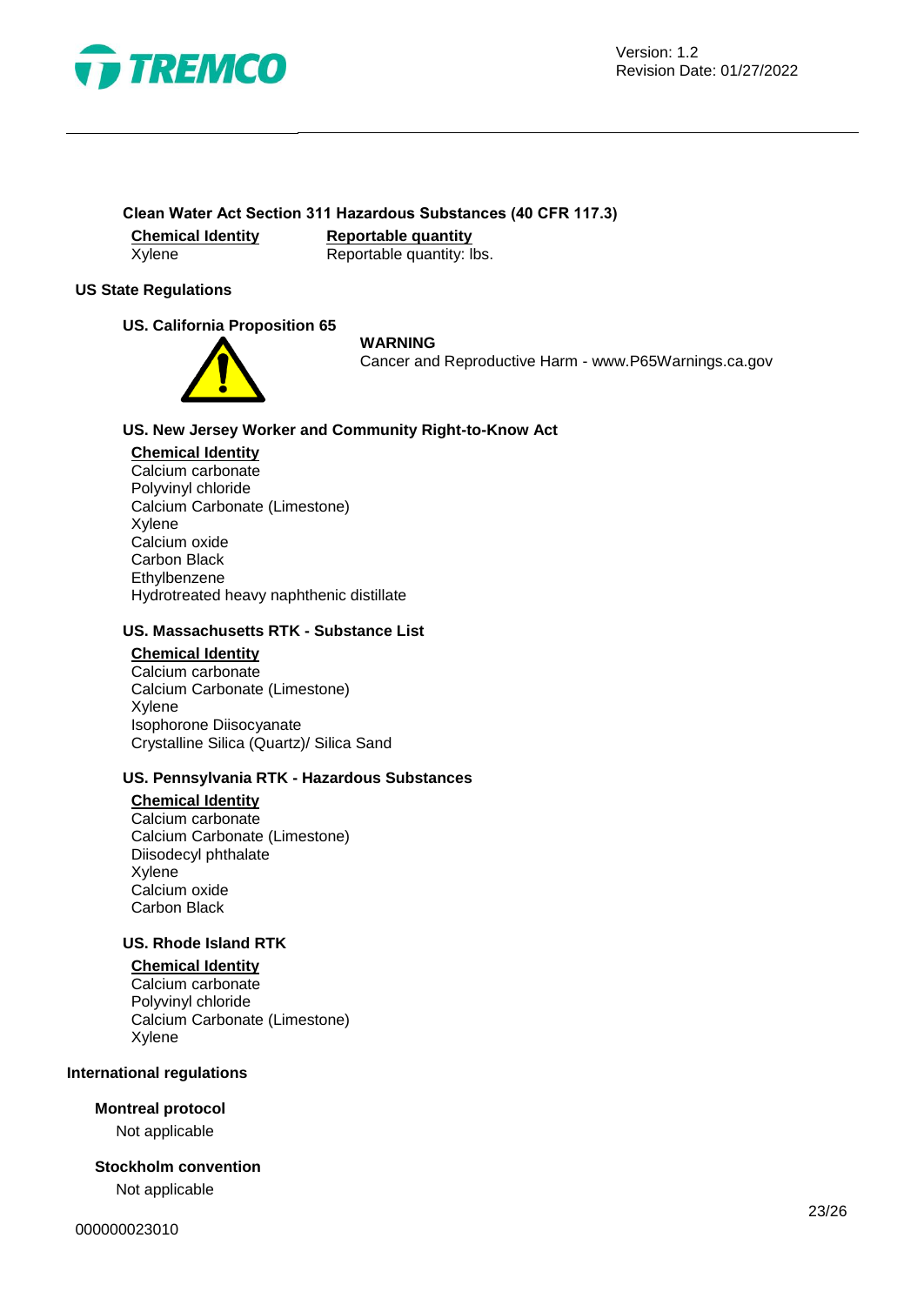

# **Rotterdam convention**

Not applicable

# **Kyoto protocol** Not applicable

# **VOC:**

| Regulatory VOC (less water and<br>exempt solvent) | $\therefore$ 39 g/l |
|---------------------------------------------------|---------------------|
| VOC Method 310                                    | $\therefore$ 2.93 % |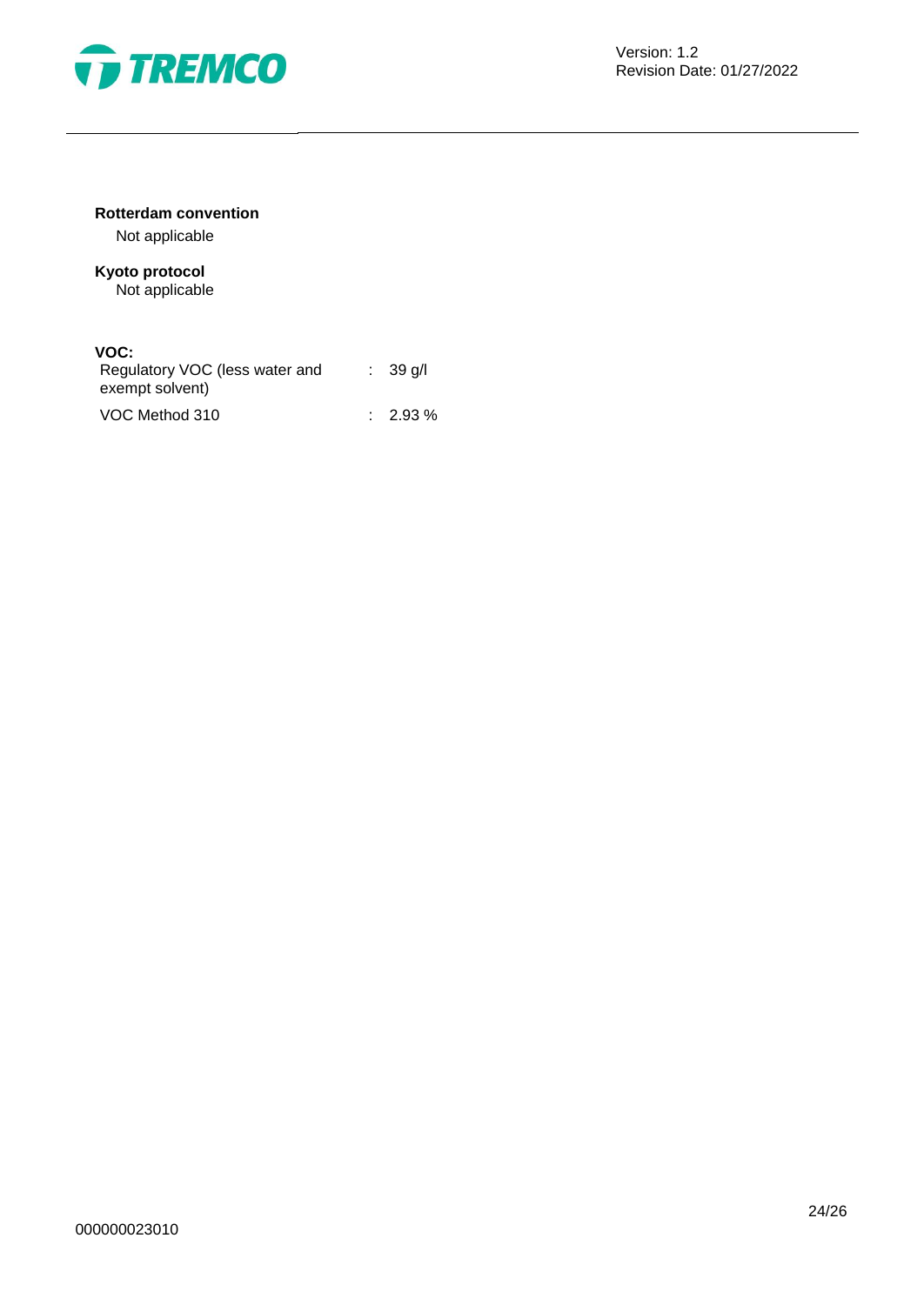

Version: 1.2 Revision Date: 01/27/2022

| <b>Inventory Status:</b>                    |                                                                                              |
|---------------------------------------------|----------------------------------------------------------------------------------------------|
| Australia AICS:                             | One or more components in this<br>product are not listed on or exempt<br>from the Inventory. |
| Canada DSL Inventory List:                  | All components in this product are<br>listed on or exempt from the<br>Inventory.             |
| EINECS, ELINCS or NLP:                      | One or more components in this<br>product are not listed on or exempt<br>from the Inventory. |
| Japan (ENCS) List:                          | One or more components in this<br>product are not listed on or exempt<br>from the Inventory. |
| China Inv. Existing Chemical<br>Substances: | One or more components in this<br>product are not listed on or exempt<br>from the Inventory. |
| Korea Existing Chemicals Inv. (KECI):       | One or more components in this<br>product are not listed on or exempt<br>from the Inventory. |
| Canada NDSL Inventory:                      | One or more components in this<br>product are not listed on or exempt<br>from the Inventory. |
| Philippines PICCS:                          | One or more components in this<br>product are not listed on or exempt<br>from the Inventory. |
| US TSCA Inventory:                          | All components in this product are<br>listed on or exempt from the<br>Inventory.             |
| New Zealand Inventory of Chemicals:         | One or more components in this<br>product are not listed on or exempt<br>from the Inventory. |
| Japan ISHL Listing:                         | One or more components in this<br>product are not listed on or exempt<br>from the Inventory. |
| Japan Pharmacopoeia Listing:                | One or more components in this<br>product are not listed on or exempt<br>from the Inventory. |
| Mexico INSQ:                                | One or more components in this                                                               |